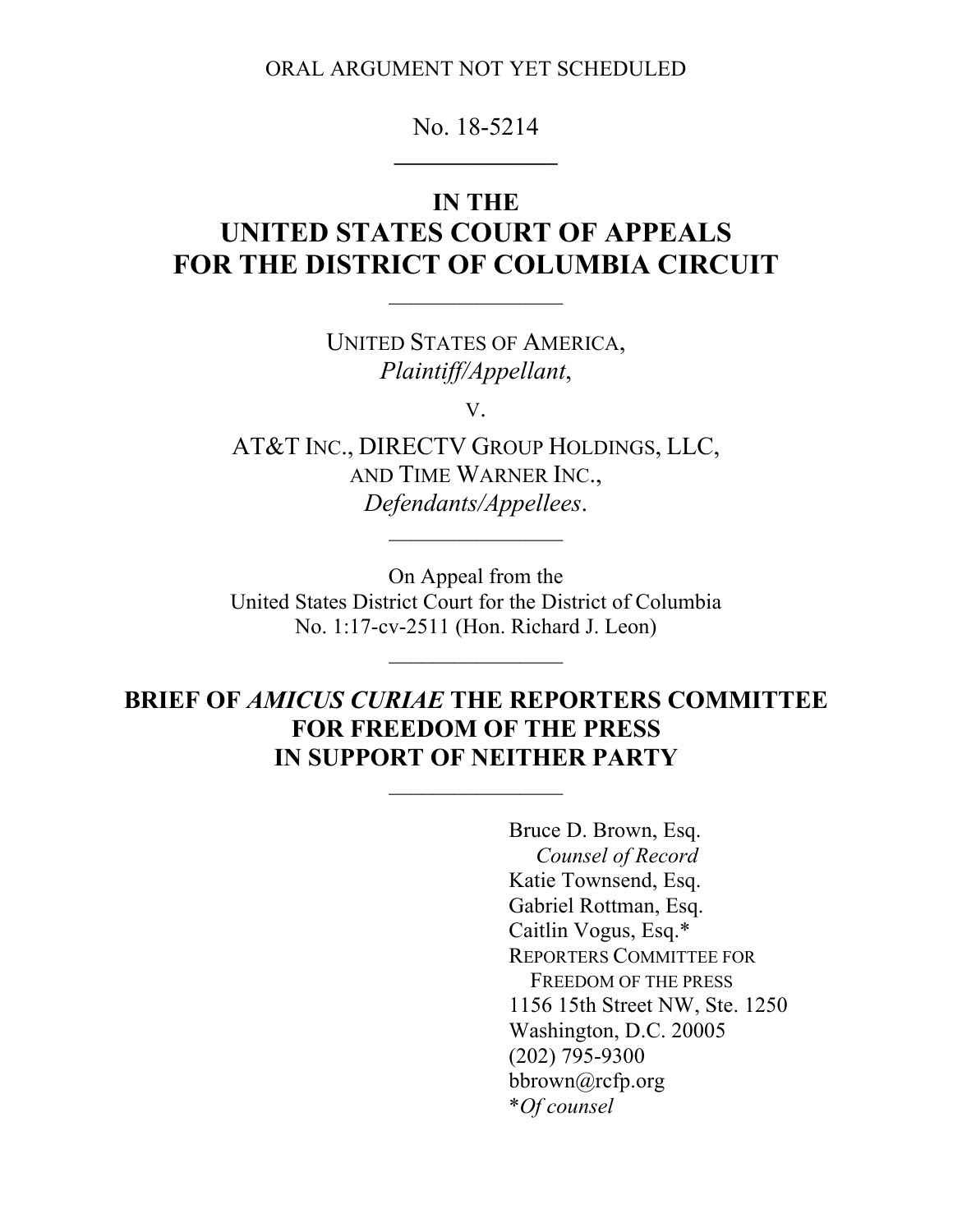# **CERTIFICATE AS TO PARTIES, RULINGS, AND RELATED CASES PURSUANT TO CIRCUIT RULE 28(a)(1)**

### A. Parties and *Amici*

Except for the following *amici,* all parties, intervenors, and *amici* that appeared before the district court and in this Court are listed in the Appellant's and Appellees' briefs: Chamber of Commerce of the United States of America, National Association of Manufacturers, Business Roundtable, Small Business & Entrepreneurship Council, U.S. Black Chambers, Inc., and the Latino Coalition; the States of Wisconsin, Alabama, Georgia, Louisiana, New Mexico, Oklahoma, South Carolina, Utah, and the Commonwealth of Kentucky; and 37 Economists, Antitrust Scholars, and Former Government Antitrust Officials.

### B. Rulings Under Review

The rulings under review are listed in the Appellant's brief.

#### C. Related Cases

Counsel for *amicus* are not aware of any related case pending before this Court or any other court.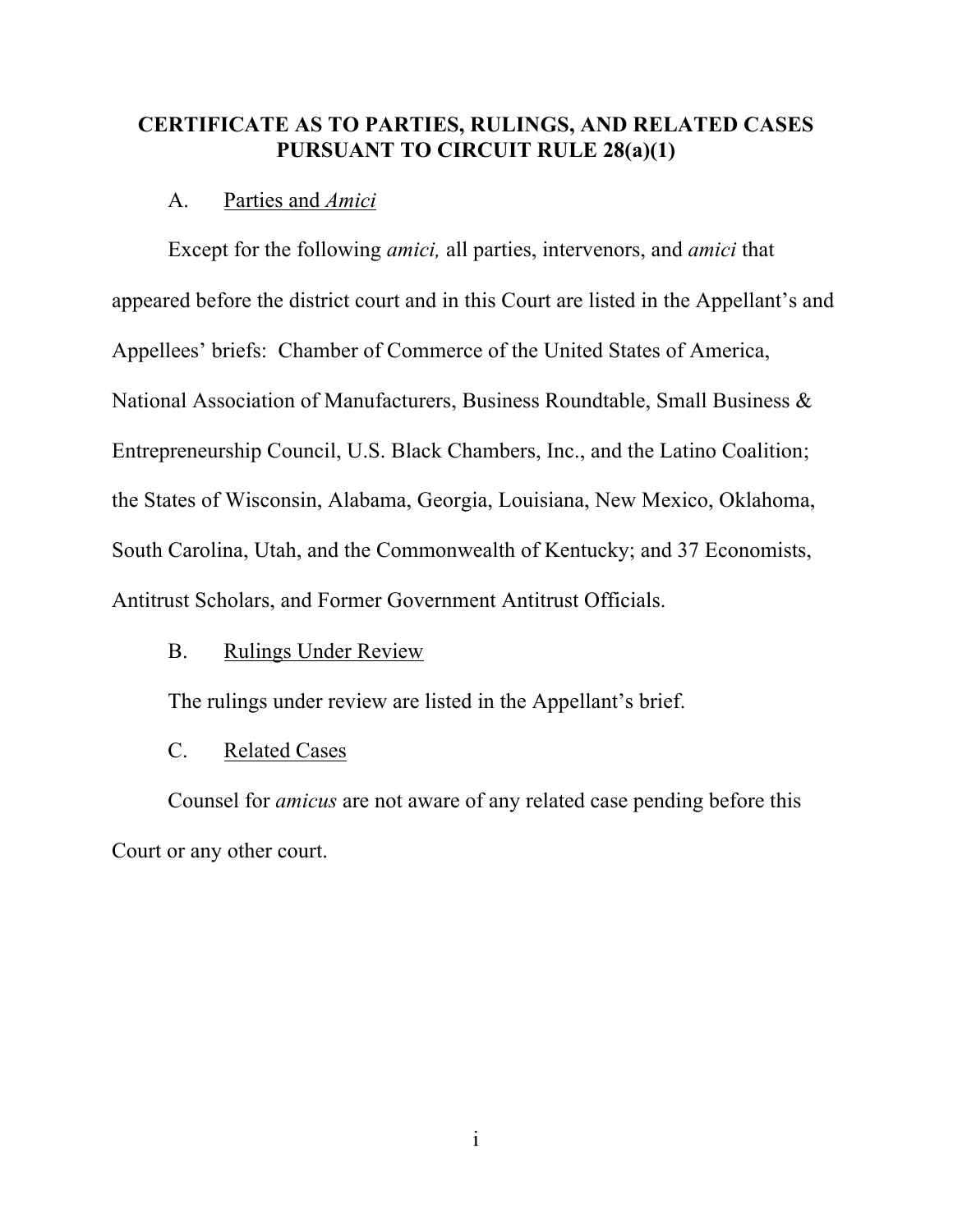#### **CORPORATE DISCLOSURE STATEMENT**

Pursuant to Federal Rule of Appellate Procedure 26.1 and Circuit Rule 26.1, the Reporters Committee for Freedom of the Press certifies that it is an unincorporated association of reporters and editors with no parent corporation and no stock.

### **RULE 29(a)(4)(E) CERTIFICATION**

Pursuant to Federal Rule of Appellate Procedure 29(a)(4)(E), the Reporters Committee for Freedom of the Press certifies that no party's counsel authored this brief in whole or in part; no party or party's counsel contributed money that was intended to fund preparing or submitting the brief; and no person – other than *amicus*, its members, or counsel – contributed money that was intended to fund preparing or submitting the brief.

# **CIRCUIT RULE 29(d) CERTIFICATION**

The Reporters Committee for Freedom of the Press certifies that the filing of this brief is necessary because no *amici* have addressed whether the trial court should have ordered discovery further to Appellees' selective enforcement defense.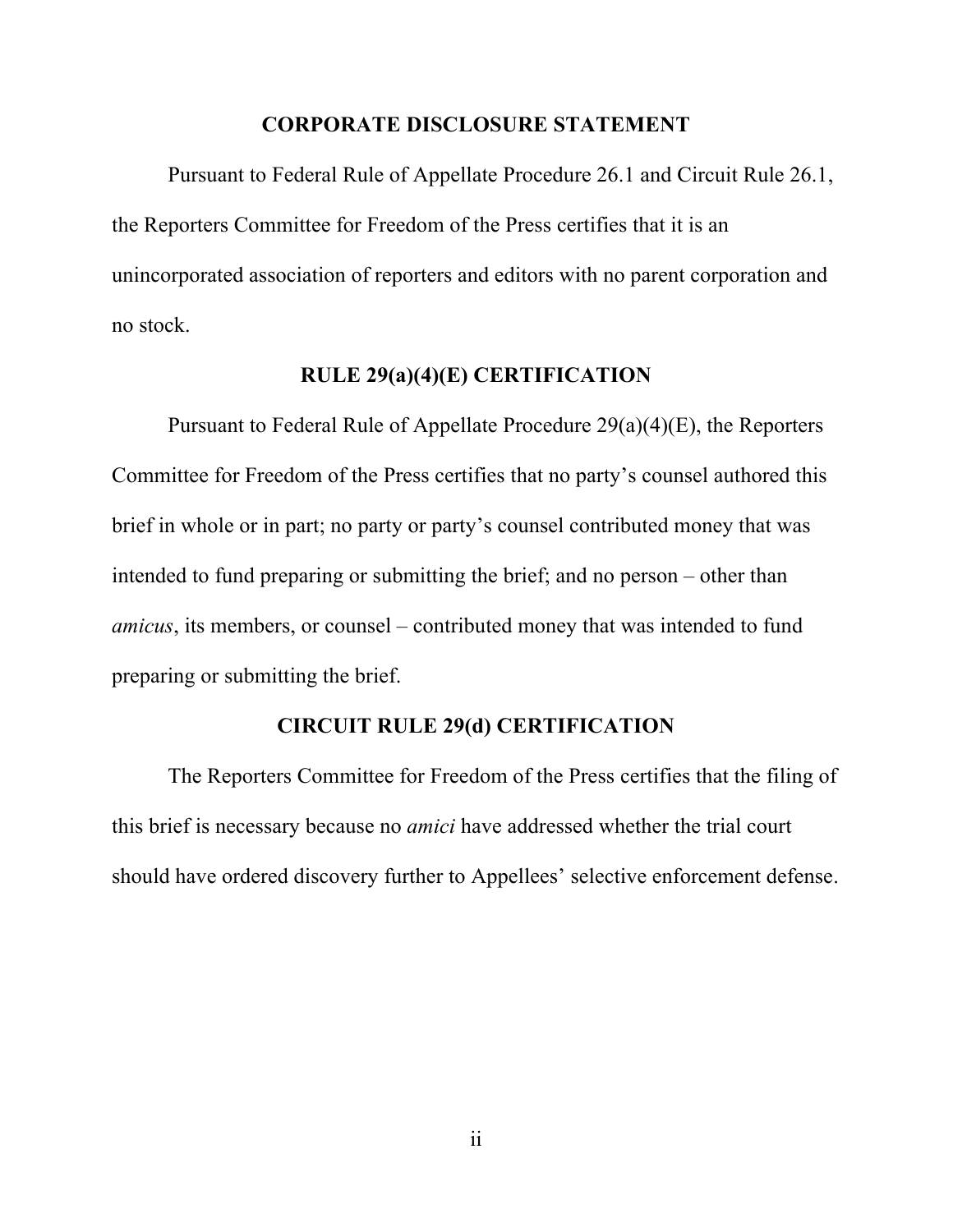# **TABLE OF CONTENTS**

|      |           | CERTIFICATE AS TO PARTIES, RULINGS, AND RELATED CASES                                                                                       |  |
|------|-----------|---------------------------------------------------------------------------------------------------------------------------------------------|--|
|      |           |                                                                                                                                             |  |
|      |           |                                                                                                                                             |  |
|      |           |                                                                                                                                             |  |
|      |           |                                                                                                                                             |  |
|      |           |                                                                                                                                             |  |
|      |           |                                                                                                                                             |  |
|      |           |                                                                                                                                             |  |
|      |           |                                                                                                                                             |  |
|      |           |                                                                                                                                             |  |
| I.   |           | The overwhelming hostility to CNN in the public record supports                                                                             |  |
|      | A.        |                                                                                                                                             |  |
|      | <b>B.</b> | The president has repeatedly attacked this merger  10                                                                                       |  |
|      | $C$ .     | There are indications the White House sought to interfere in                                                                                |  |
|      | D.        | The president has asserted the authority and desire to interfere                                                                            |  |
|      | Ε.        | This merger challenge is occurring in the context of a broader                                                                              |  |
| Π.   |           | The district court's reasoning in denying the motion for discovery<br>would preclude discovery in a host of complex, fact-specific cases 19 |  |
| III. |           | The district court erred in denying Appellees discovery to determine the                                                                    |  |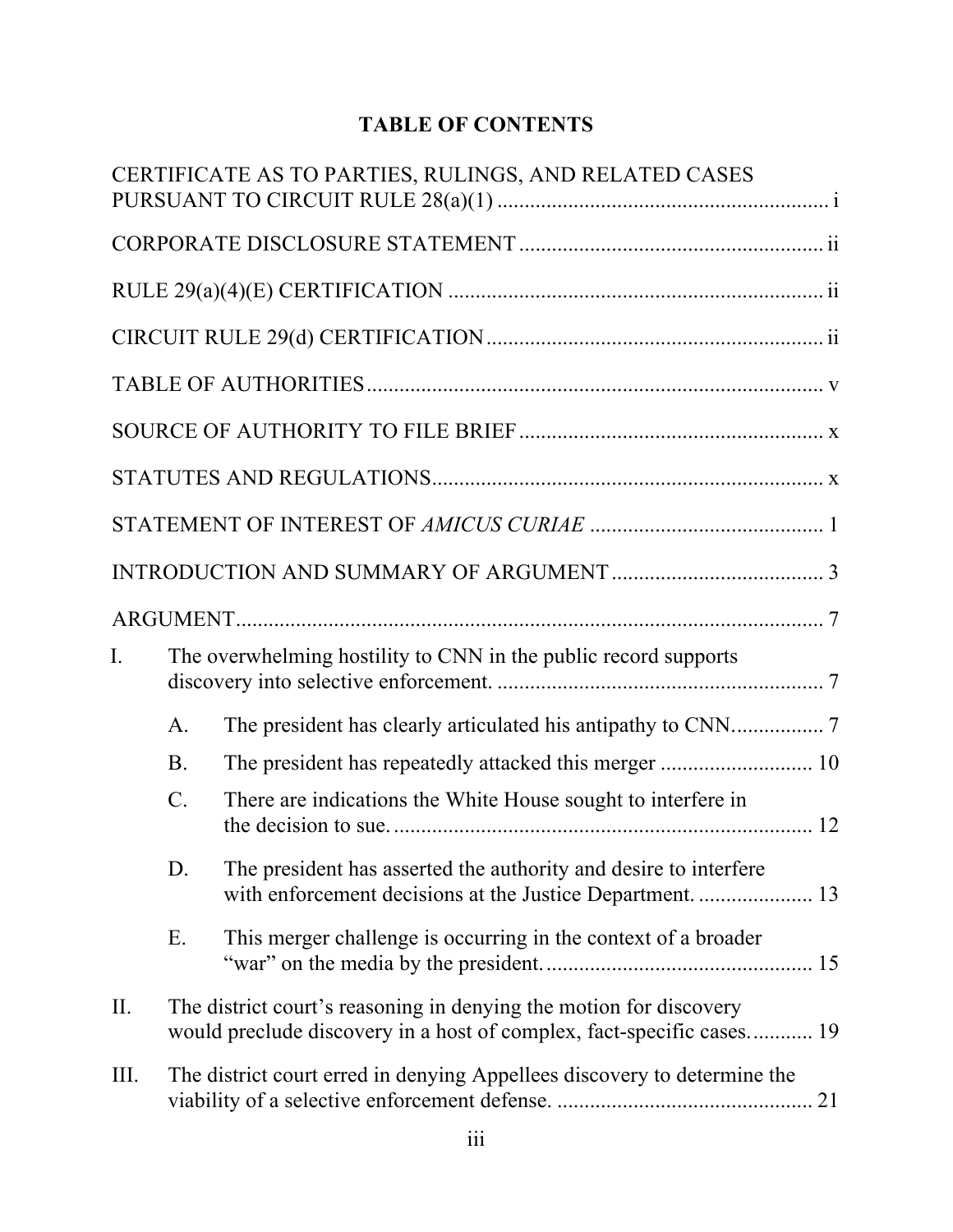|     | A.             | The district court ignored "some evidence" of discriminatory                                                                              |  |
|-----|----------------|-------------------------------------------------------------------------------------------------------------------------------------------|--|
|     | <b>B.</b>      | <i>Armstrong</i> reserved the question of whether a defendant needs to<br>establish discriminatory effect where prosecutors have admitted |  |
|     | $\mathbf{C}$ . | Selective enforcement that censors or chills the press raises "special                                                                    |  |
| IV. |                |                                                                                                                                           |  |
|     | A.             |                                                                                                                                           |  |
|     | B.             |                                                                                                                                           |  |
|     |                |                                                                                                                                           |  |
|     |                |                                                                                                                                           |  |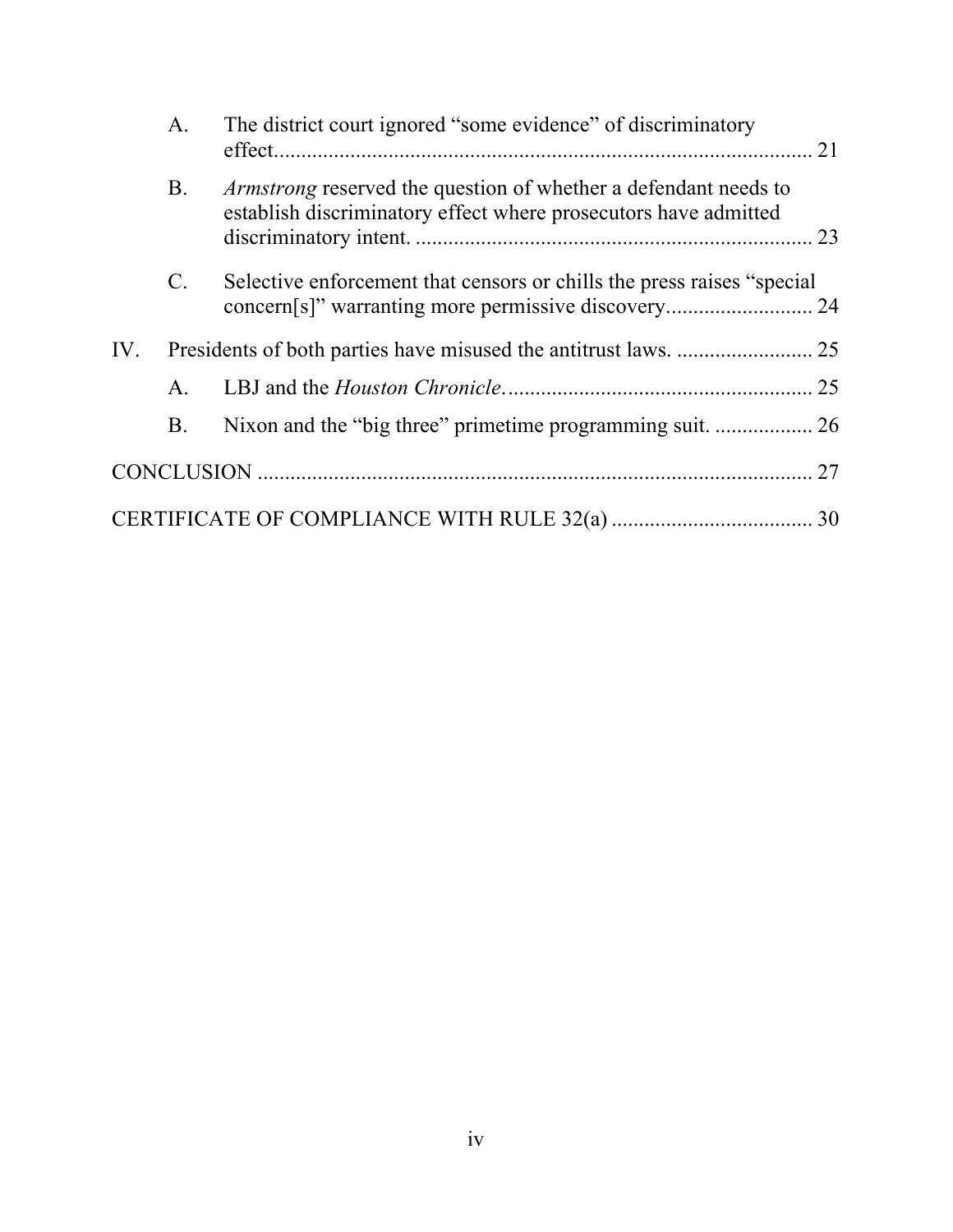# **TABLE OF AUTHORITIES**

| ases |
|------|
|------|

| Arlington Heights v. Metro. Hous. Dev. Corp., 429 U.S. 252 (1977)7          |
|-----------------------------------------------------------------------------|
| Branch Ministries, Inc. v. Richardson, 970 F. Supp. 11 (D.D.C. 1997)  7, 21 |
|                                                                             |
| Minneapolis Star and Trib. Co. v. Minn. Comm'r of Revenue,                  |
|                                                                             |
|                                                                             |
|                                                                             |
|                                                                             |
| United States v. Armstrong, 517 U.S. 456 (1996)  5, 6, 21, 23, 25, 27, 28   |
| United States v. AT&T, 290 F. Supp. 3d 1 (D.D.C. 2018)  1, 5, 19, 22        |
| United States v. Baker Hughes Inc., 908 F.2d 981 (D.C. Cir. 1990) 19        |
|                                                                             |
| United States v. Nat'l Broad. Co. Inc., 65 F.R.D. 415 (C.D. Cal. 1974)  27  |
|                                                                             |
| <b>Statutes</b>                                                             |
|                                                                             |
| <b>Rules</b>                                                                |
|                                                                             |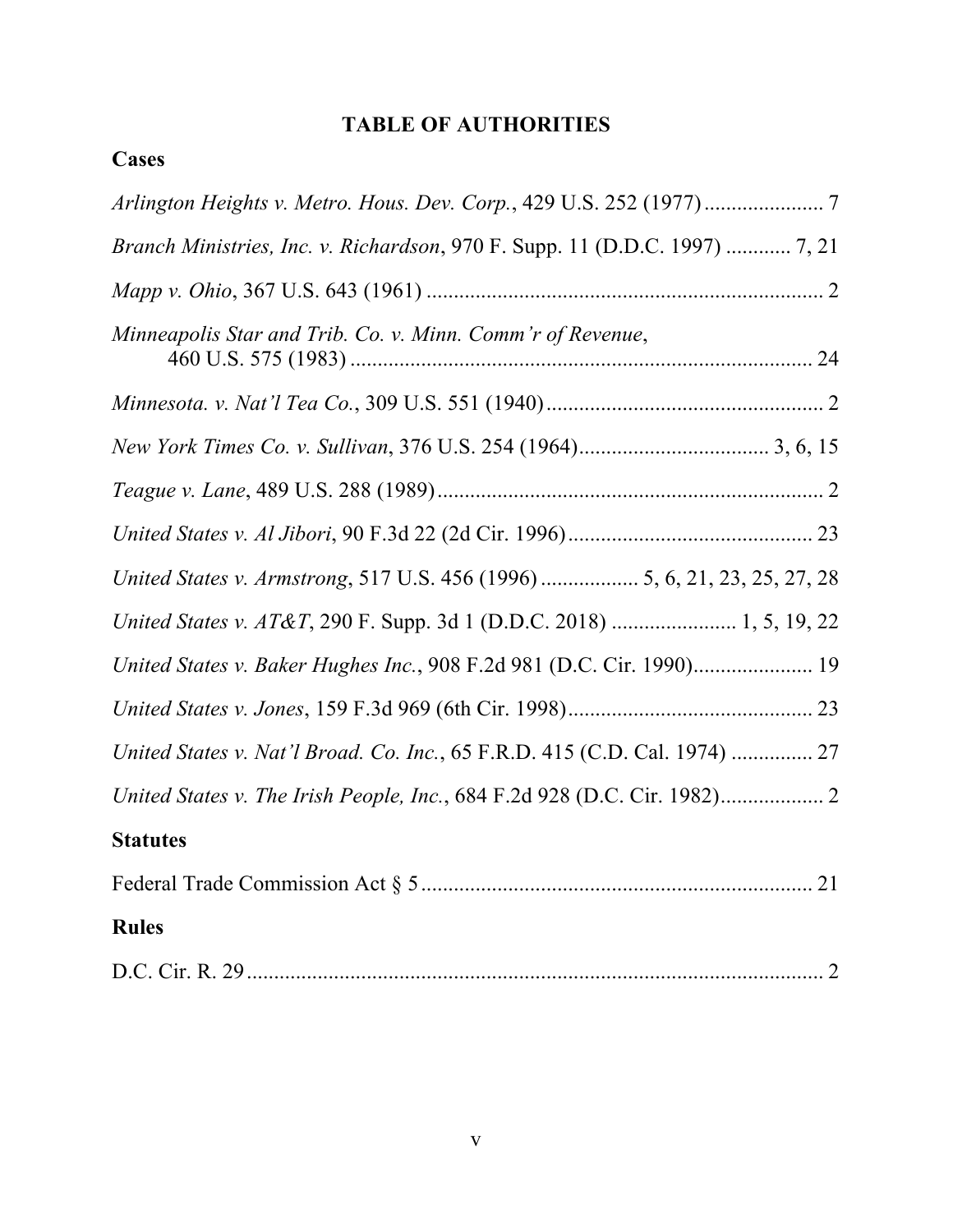# **Other Authorities**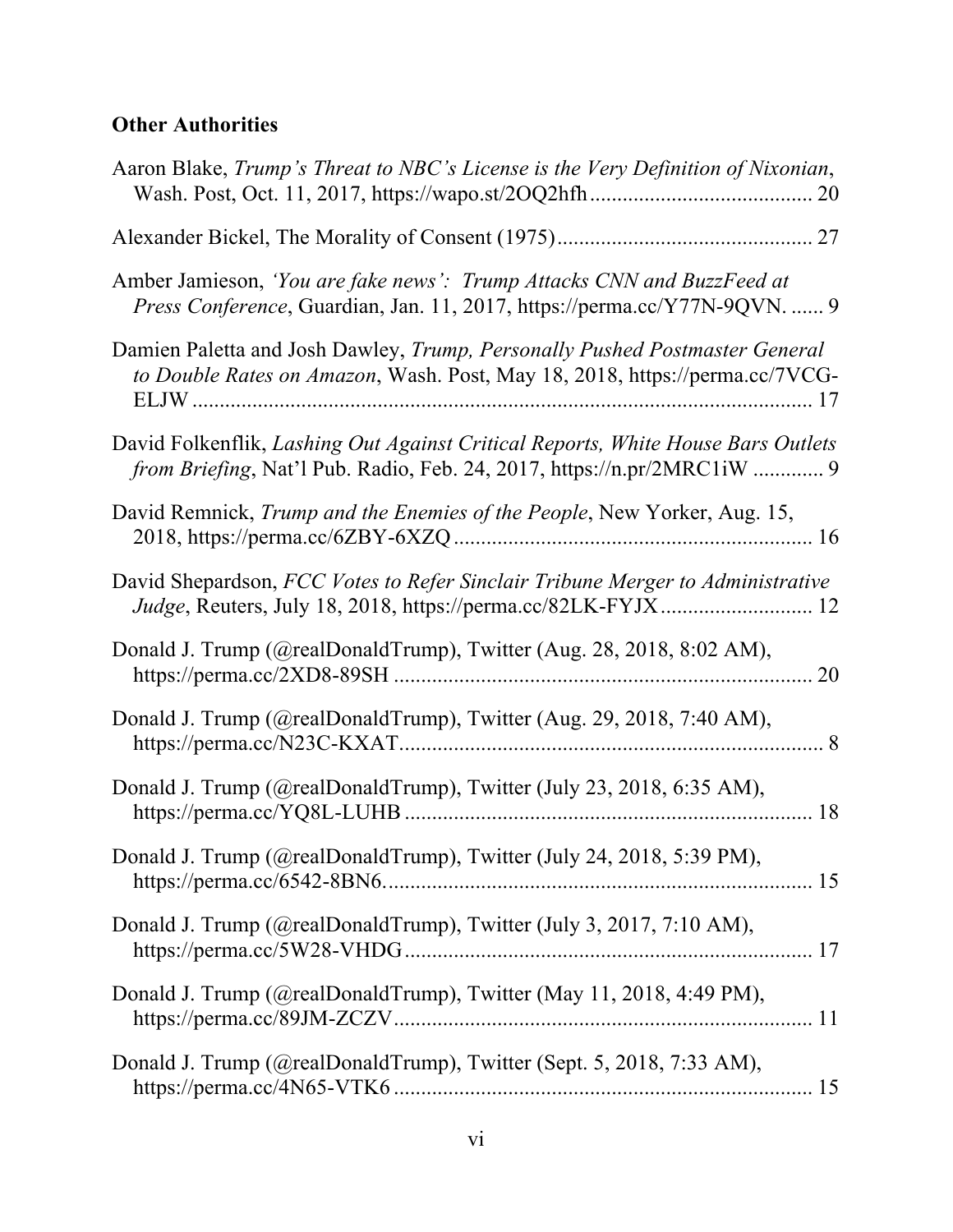| Donald J. Trump, Speech in Las Vegas (Feb. 26, 2014), https://perma.cc/3YUW-                                                                               |
|------------------------------------------------------------------------------------------------------------------------------------------------------------|
| E.W. Kenworthy, The Extraordinary I.T.T. Affair, N.Y. Times, Dec. 16, 1973,                                                                                |
| Eileen Sullivan and Maggie Haberman, Trump Shares, Then Deletes, Twitter Post<br>of Train Hitting Cartoon Person Covered by CNN Logo, N.Y. Times, Aug. 15, |
| Elizabeth Landers, White House: Trump's Tweets are 'Official Statements,' CNN,                                                                             |
| Harry Kalven, Jr., The New York Times Case: A Note on "the Central Meaning of                                                                              |
| In His Own Words: The President's Attacks on the Courts, Brennan Ctr. for Just.,                                                                           |
| John Bowden, Giuliani Says Trump 'Denied' AT&T-Time Warner Merger After<br>DOJ Insisted on Independent Decision, Hill, May 12, 2018,  13                   |
| John Hendel, Trump Reignites Threat to News Broadcasters, Politico, Sept. 4,                                                                               |
| Julia Edwards and Diane Bartz, AT&T-Time Warner Deal Sparks Calls for<br>Scrutiny in Washington, Reuters, Oct. 23, 2016,                                   |
| Meg James, AT&T Says It Will Not Sell CNN Despite Pressure from Trump's<br>Justice Department, L.A. Times, Nov. 8, 2017, https://perma.cc/94RP-TE7S 13     |
| Michael D. Shear, Trump Having Denounced Amazon's Shipping Deal, Orders<br>Review of Postal Service, N.Y. Times, Apr. 12, 2018, https://nyti.ms/2JEywMq    |
| Michael M. Grynbaum, 'Fake News' Goes Global as Trump, in Britain, Rips the                                                                                |
| Michael M. Grynbaum, The Network Against the Leader of the Free World, N.Y.                                                                                |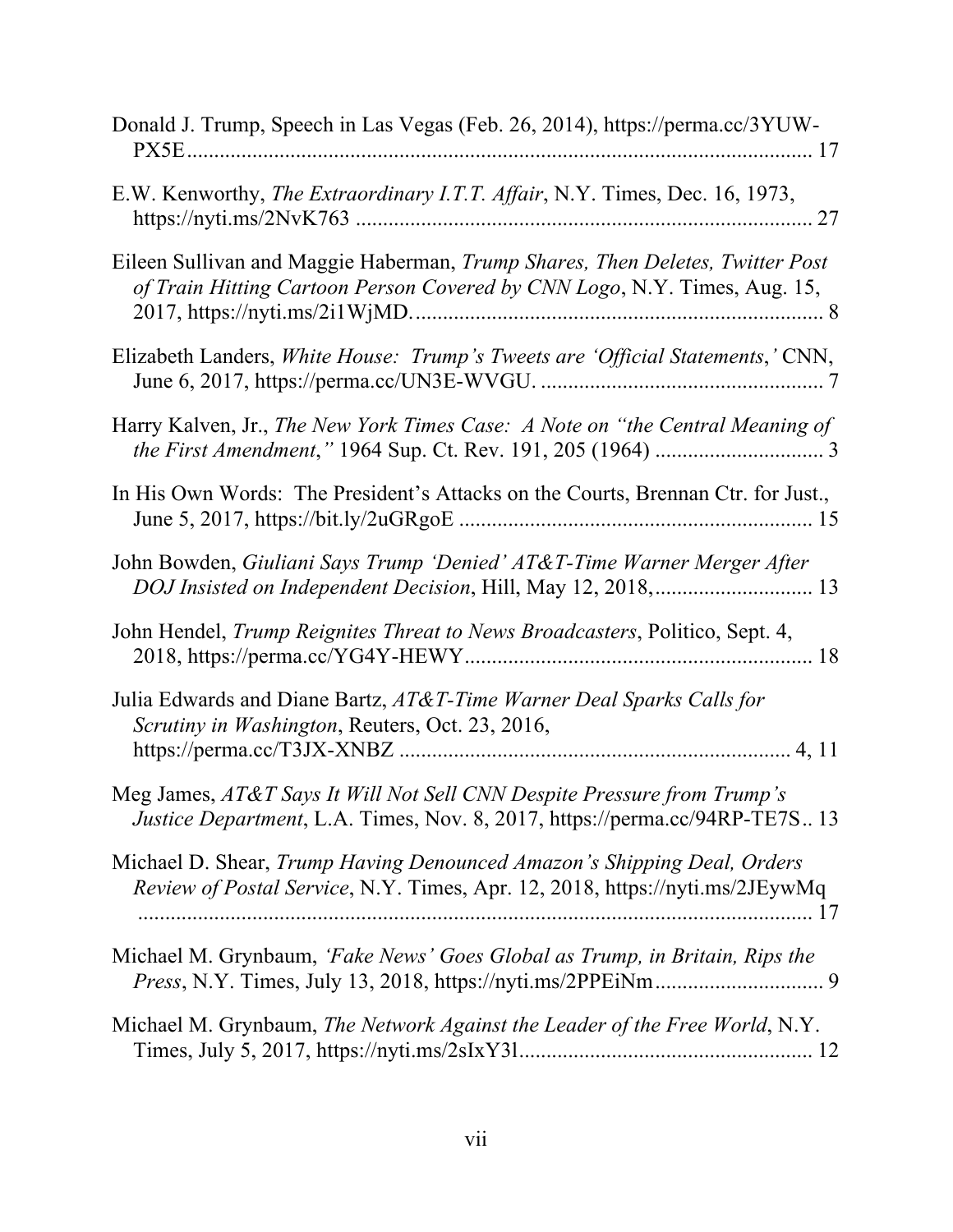| Michael M. Grynbaum, Trump Tweets a Video of Him Wrestling 'CNN' to the<br>Ground, N.Y. Times, July 2, 2017, https://perma.cc/WTU3-T6KJ.  8                  |
|--------------------------------------------------------------------------------------------------------------------------------------------------------------|
| Michael S. Schmidt, Excerpts From Trump's Interview With the Times, N.Y.                                                                                     |
| Michael S. Schmidt, Obstruction Inquiry Shows Trump's Struggle to Keep Grip on<br>Russia Investigation, N.Y. Times, Jan. 4, 2018, https://nyti.ms/2CBuIuN 14 |
| No Big Worries in AT&T Deal for Time Warner, BNN Bloomberg,                                                                                                  |
| Noah Bierman et al., Trump Threatens NBC's Broadcast Licenses After Critical<br>Stories, L.A. Times, Oct. 11, 2017, https://perma.cc/X8F4-SJNG  18           |
| Peter Baker, 'Very Frustrated' Trump Becomes Top Critic of Law Enforcement,                                                                                  |
| Philip Rucker et al., Venting About Press, Trump has Repeatedly Sought to Ban<br>Reporters Over Questions, Wash. Post, July 27, 2018, https://perma.cc/5H9Q- |
| Remarks by President Trump and Vice President Pence at CIA Headquarters, The                                                                                 |
|                                                                                                                                                              |
| Roger Wilkins, The Mass of Evidence and What it Portends, N.Y. Times, July 21,                                                                               |
| Stephen Battaglio, Trump Slams FCC for Not Embracing Sinclair-Tribune Merger,                                                                                |
| Ted Johnson, AT&T, Time Warner Chiefs Grilled on Donald Trump's Campaign<br>Promise to Block Merger, Variety, Dec. 7, 2016, https://perma.cc/CL85-EEKG       |
| Tina Nguyen, Donald Trump Hates Journalists But Says He Won't Kill Them,                                                                                     |
| Tom Kludt, Sarah Sanders Warns CNN's Jim Acosta: Ask Trump a Question, It<br>Could Cost You, CNN, Dec. 12, 2017, https://perma.cc/N27U-Z4RQ  10              |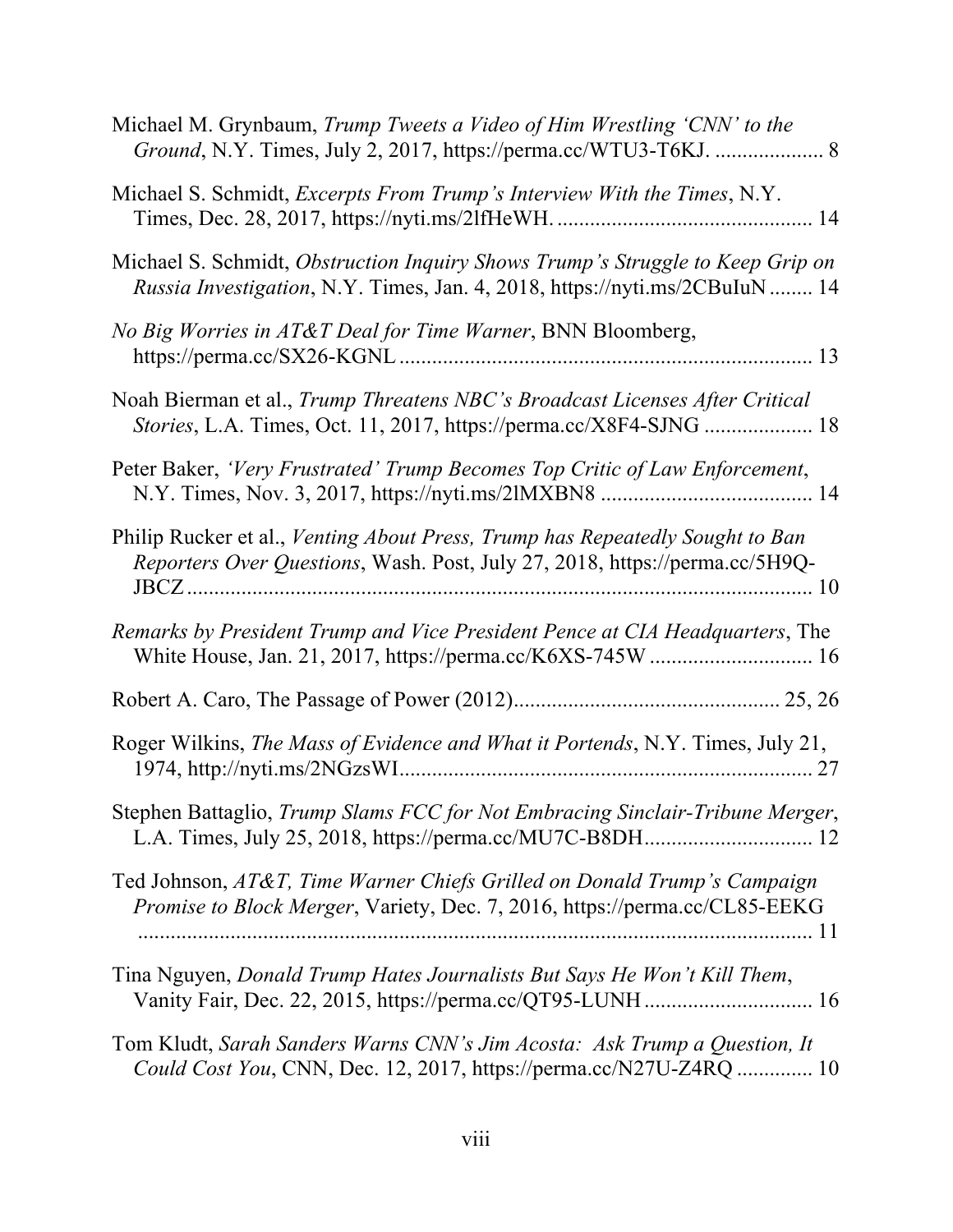| Transcript of President Trump's Speech in Phoenix, Time, Aug. 23, 2017, |  |
|-------------------------------------------------------------------------|--|
|                                                                         |  |

Walter Pincus and George Lardner, Jr., *Nixon Hoped Antitrust Threat Would Sway Network Coverage*, Wash. Post, Dec. 1, 1997, https://perma.cc/C42R-HKN8.. 26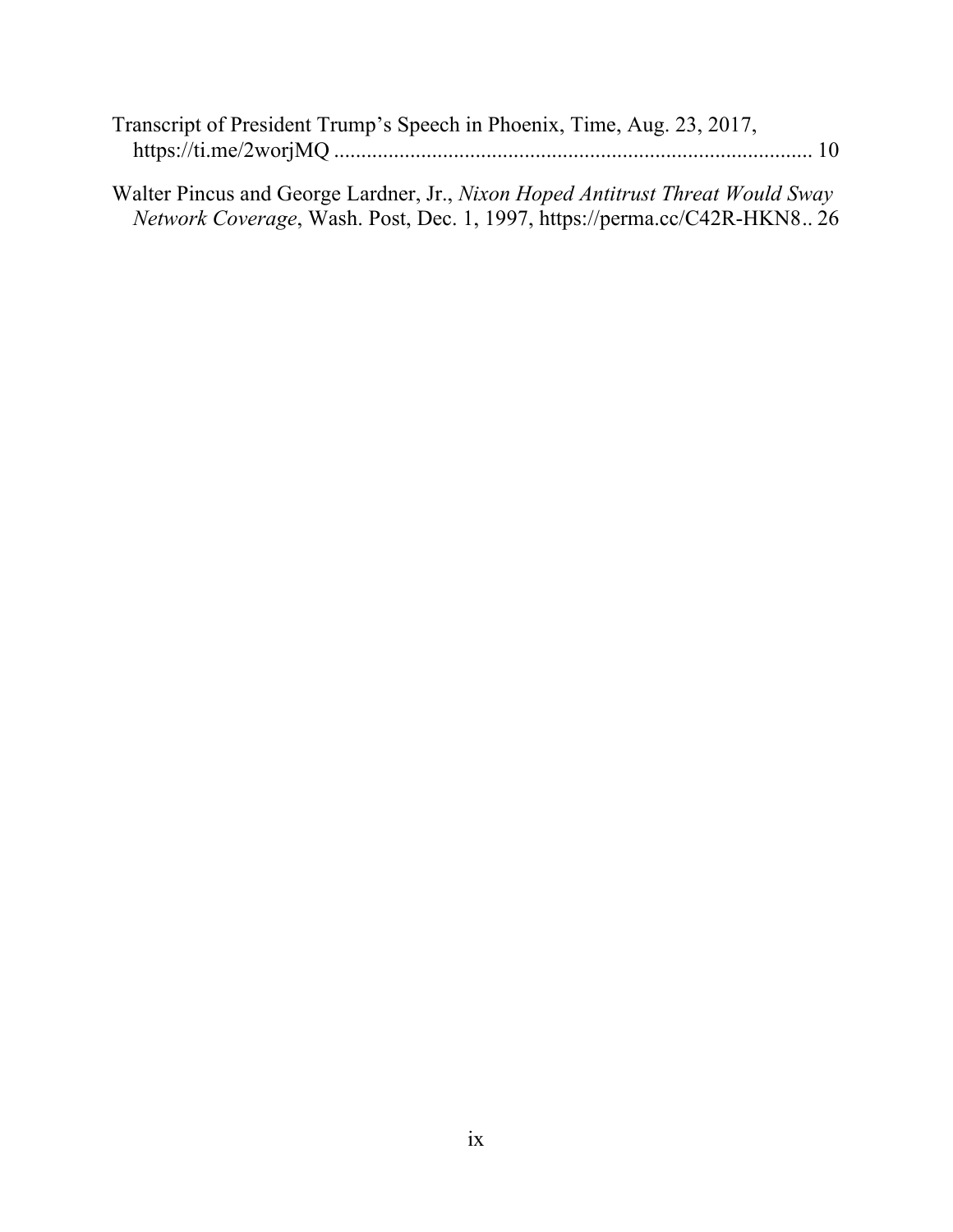# **SOURCE OF AUTHORITY TO FILE BRIEF**

Pursuant to Federal Rule of Appellate Procedure 29(a)(2) and Circuit Rule 29(b), *amicus* has filed a motion for leave to file an *amicus curiae* brief out of time.

# **STATUTES AND REGULATIONS**

Pursuant to Circuit Rule 28(a)(5), all applicable statutes and regulations are contained in the Appellant's brief.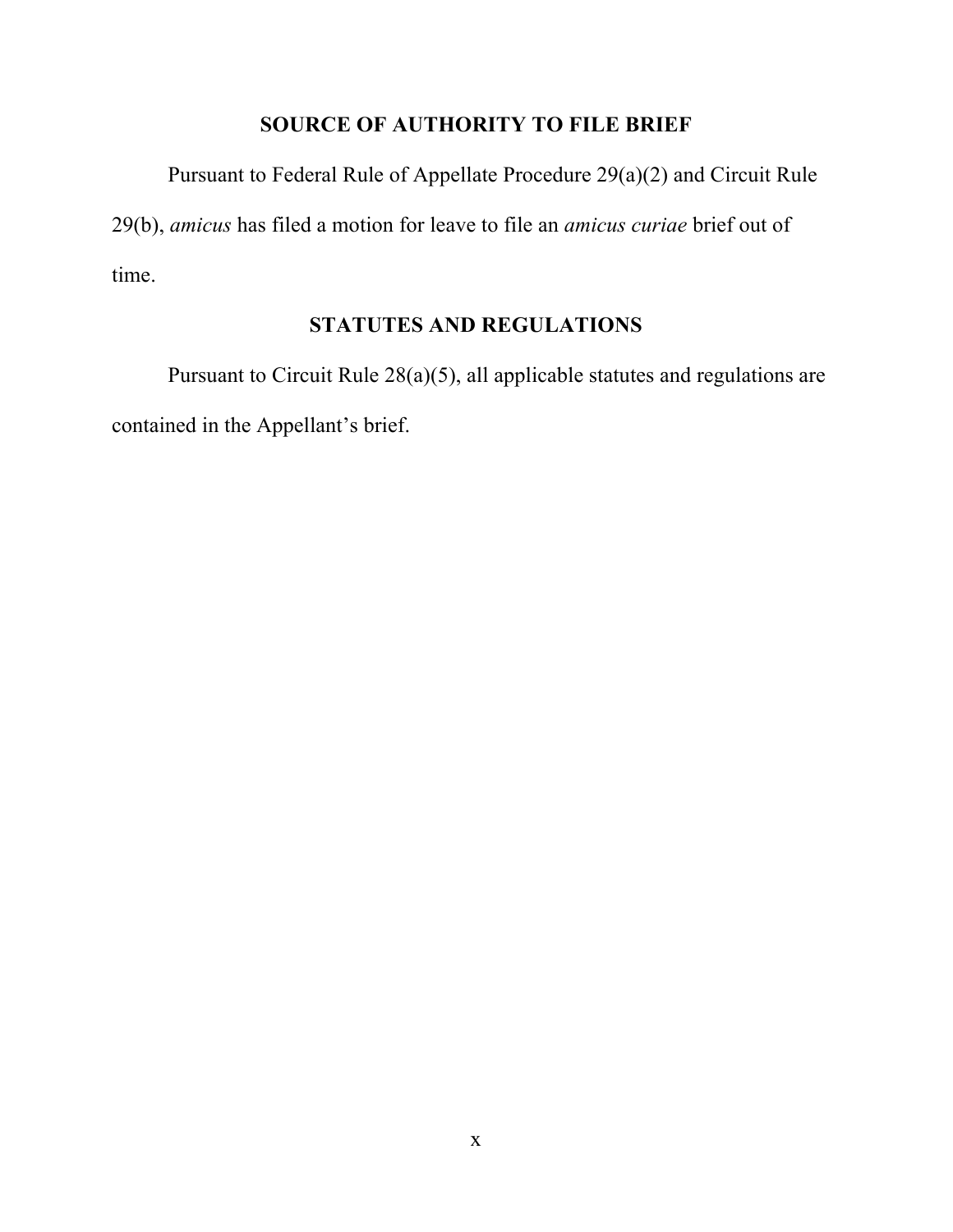### **STATEMENT OF INTEREST OF** *AMICUS CURIAE*

The Reporters Committee for Freedom of the Press was founded by leading journalists and media lawyers in 1970 when the First Amendment, and the need for an informed public, were under threat from an unprecedented wave of government subpoenas forcing reporters to name confidential sources. The Reporters Committee has an interest in ensuring that retaliatory motive is not infecting regulatory enforcement decisions that affect the press. This interest is heightened today in light of the president's manifest animus toward journalists and news outlets that he perceives as critical.

Appellant argued in its brief before this Court that the district court "substantially constrained" the government's evidentiary presentations. Appellant's Br. 21. Appellees responded by noting prominently in their brief that the district court denied Appellees' motion for "discovery on whether political animus against CNN unconstitutionally influenced [the government's] decision to sue." Appellees' Br. 20 (citing JA - (District Court's Mem. Op. 45-46)).

In denying the motion, the district court stated that it would be "difficult to even conceptualize how a selective enforcement claim applies in the antitrust context." JA \_; *United States v. AT&T*, 290 F. Supp. 3d 1, 4 (D.D.C. 2018). *Amicus* fears the district court thus applied an erroneous standard that would make it exceedingly challenging, if not impossible, for news organizations to obtain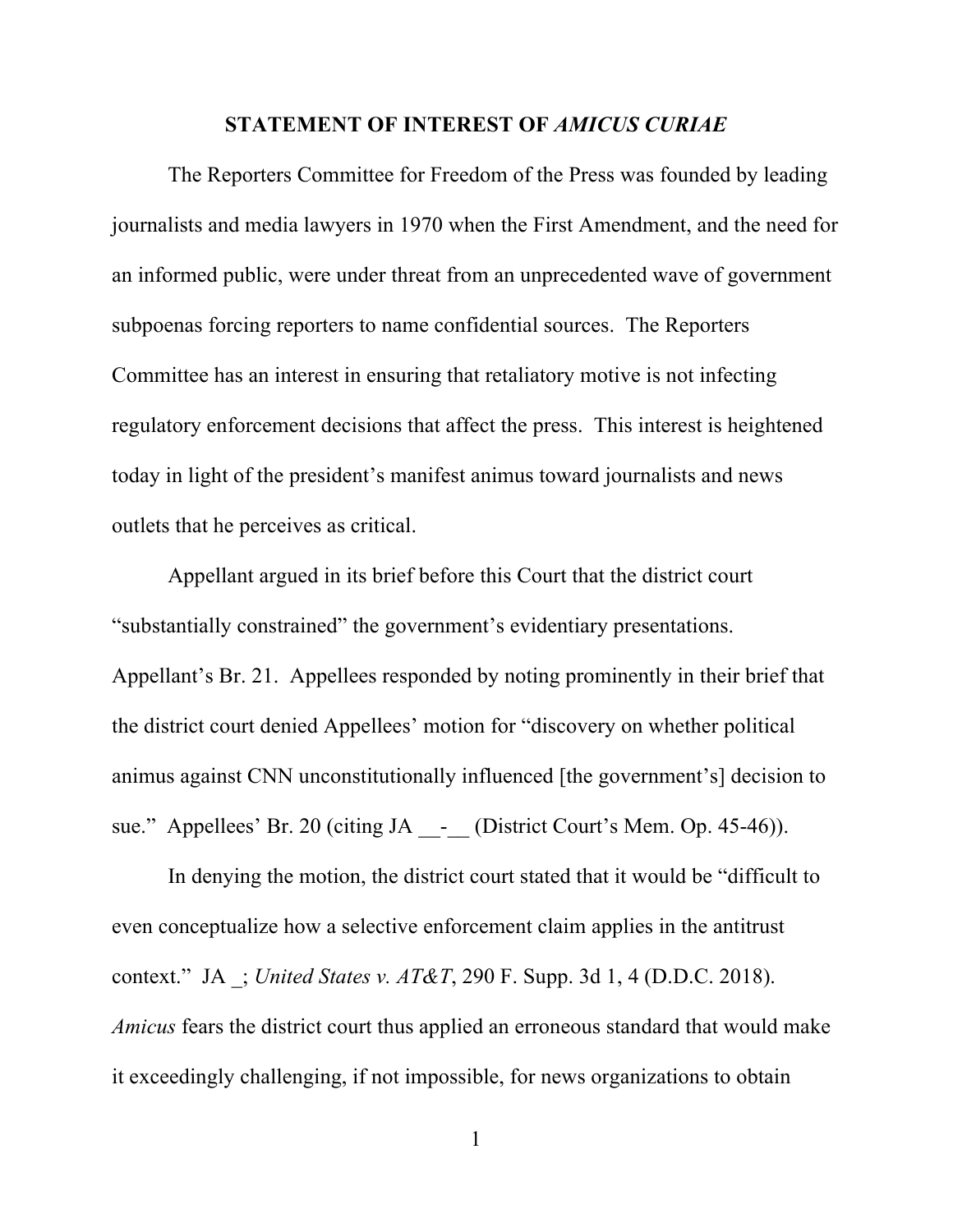discovery in cases where this administration, or any other, selectively enforces antitrust or other complex regulations or laws to punish negative – or coerce positive – news coverage. $<sup>1</sup>$ </sup>

As the Reporters Committee is already before this Court as *amicus* in support of Appellant's motion to release sidebar transcripts, it now also writes on this question, and asks the Court to clarify the standard for discovery in selective enforcement cases that implicate the "suppress[ion of] protected expression." *See United States v. The Irish People, Inc.*, 684 F.2d 928, 956 (D.C. Cir. 1982) (Wald, J., writing separately) [hereinafter *Irish People I*].

 $\overline{a}$ 

The district court's ruling on selective enforcement concerns a legal issue of significant public interest, and *amicus* seeks to provide arguments and "points not made or adequately elaborated upon" in either the Appellant's or Appellees' briefs. *See* D.C. Cir. R. 29. Indeed, *amicus* is in the best position to present this issue, as Appellees seek affirmance of the district court's judgment and Appellant prevailed on the matter below. *Amicus* seeks to file in response to the prominent discussion of the quashing of discovery into selective enforcement in the opening paragraphs of Appellees' brief, and *amicus* submits the issue is properly before this Court. In the alternative, *amicus* notes that the Supreme Court has not hesitated to address matters of particular public import even when raised initially by *amici*. *See Teague v. Lane*, 489 U.S. 288, 300 (1989) (retroactivity on fair cross-section claim); *Mapp v. Ohio*, 367 U.S. 643, 646 n.3 (1961) (application of exclusionary rule to states). And it is well-settled that appellate courts have "the power not only to correct errors of law in the judgment under review but also to make such disposition of the case as justice requires." *Minnesota v. Nat'l Tea Co.*, 309 U.S. 551, 678-79 (1940) (citations omitted).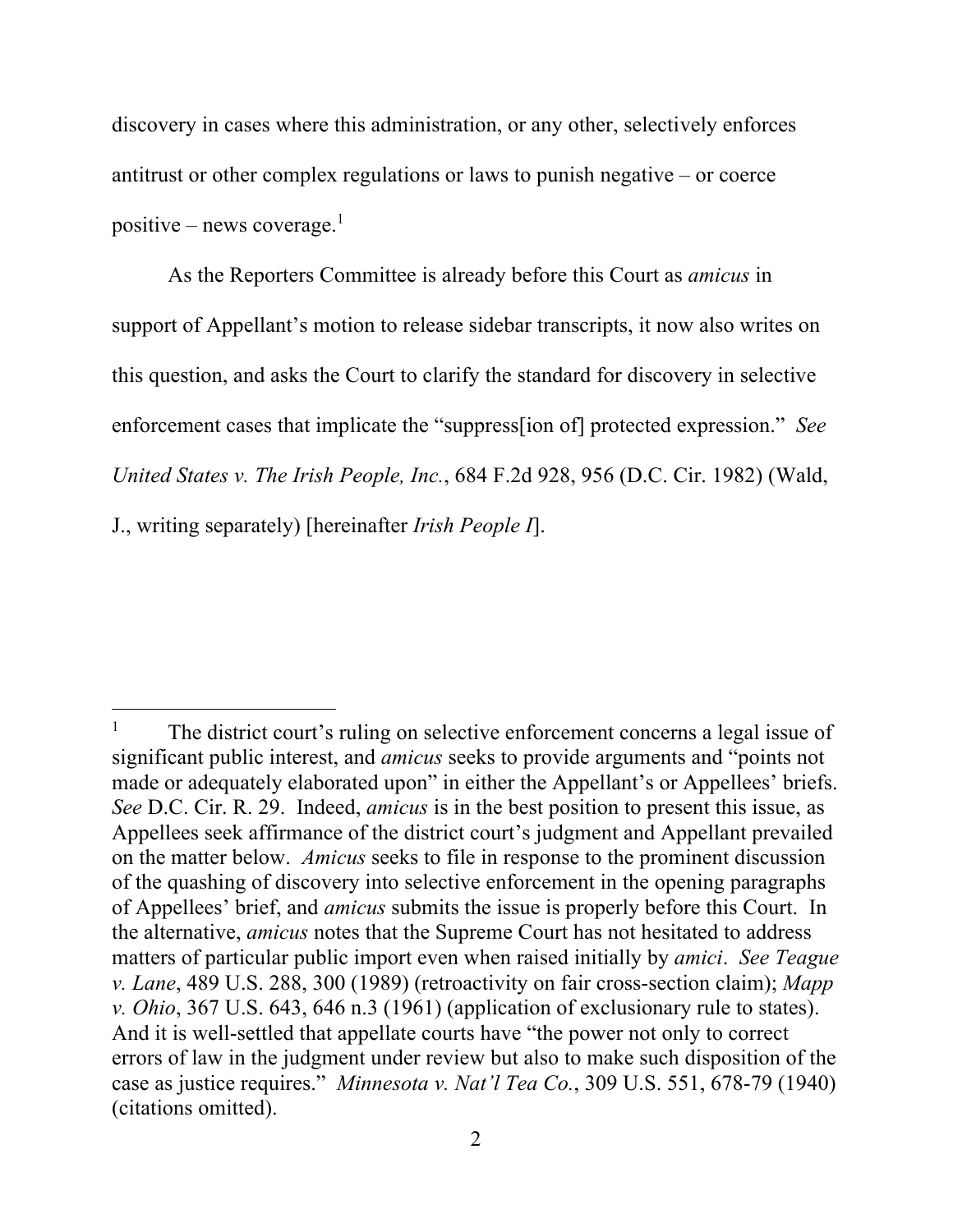#### **INTRODUCTION AND SUMMARY OF ARGUMENT**

This case arises, like the most consequential First Amendment case in our jurisprudence, "against the background of a profound national commitment to the principle that debate on public issues should be uninhibited, robust, and wide-open . . . ." *New York Times Co. v. Sullivan*, 376 U.S. 254, 270 (1964).

Since he took office twenty months ago, the president of the United States has repeatedly sought to undermine this commitment by threatening members of the press with retaliation for news coverage he perceives as unfavorable or unfair. While the threats vary in form and substance, they converge around a single censorial theme. That is, the president wants to – and will – use the levers of state power to punish news organizations he sees as adversarial to his interests.

This threatening conduct violates what centuries of experience as a nation have taught us to be the central meaning of the First Amendment: that speech containing sharp criticism or commentary of public officials, even speech that we once may have called seditious, cannot be made the subject of government sanction. *See* Harry Kalven, Jr., *The New York Times Case: A Note on "the Central Meaning of the First Amendment*,*"* 1964 Sup. Ct. Rev. 191, 205 (1964) ("My point is not a tepid one that there should be leeway for criticism of the government. It is rather that defamation of the government is an impossible notion for a democracy.").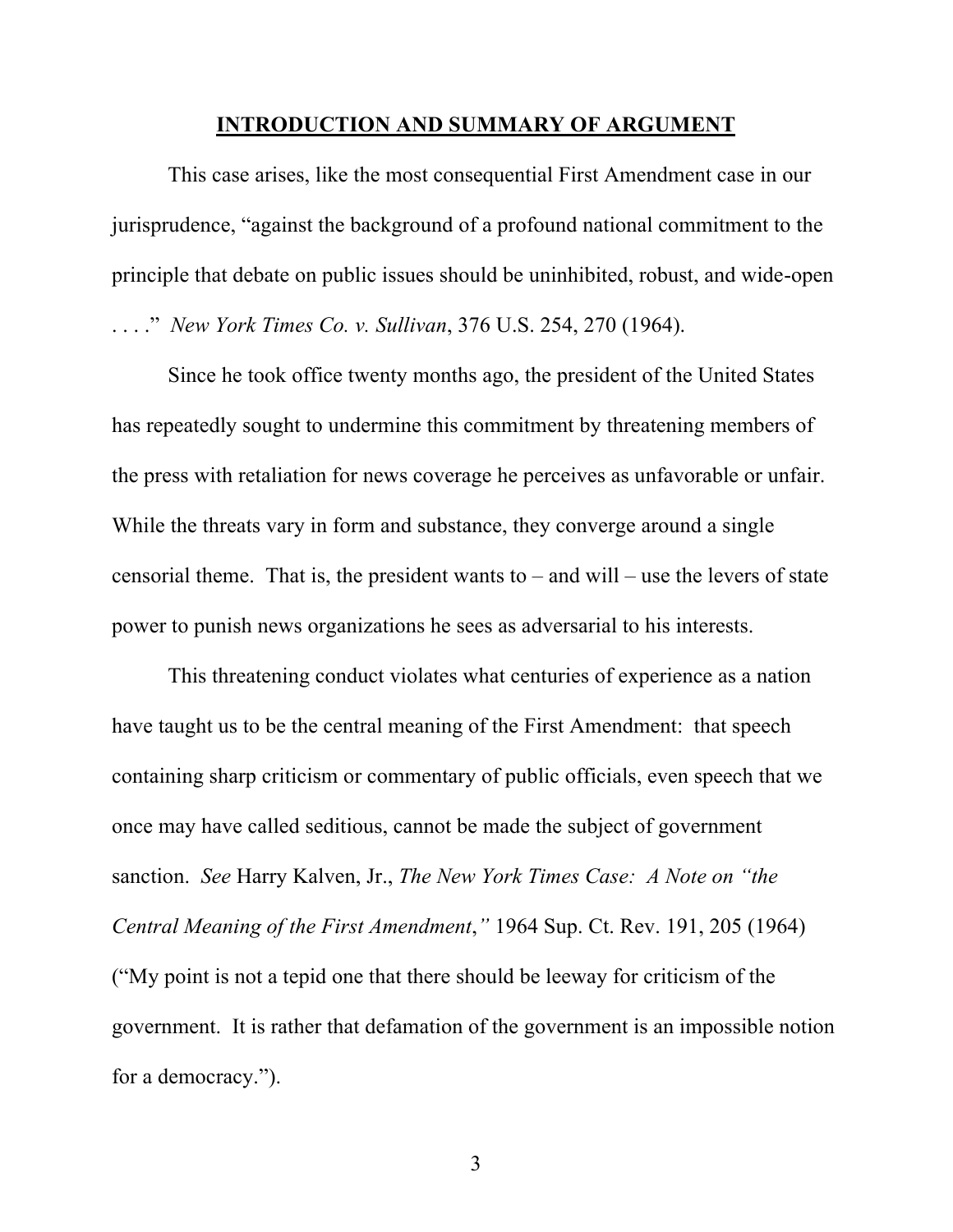*Amicus* takes no position on the merits of this merger. But *amicus*, and this Court, cannot ignore both the president's avowed desire to punish news coverage he sees as critical, and his specific threats to this merger and to CNN based on protected First Amendment activity. Nor can correcting the district court's error in denying discovery of selective enforcement be saved for another day.

The president has called CNN "fake news" and an "enemy of the people." He tweeted a video of him body-slamming a man with a CNN logo for a head. He retweeted another image of a train hitting a CNN reporter. *The New York Times* reported that Trump's advisors discussed using the merger as leverage to influence CNN's coverage. Earlier, then-candidate Trump vowed on the stump that he would not approve the AT&T/Time Warner merger. Economic advisor Peter Navarro confirmed that Trump's opposition was related to CNN, saying, "AT&T, the original and abusive 'Ma Bell' telephone monopoly, is now trying to buy Time Warner and thus the *wildly anti-Trump CNN.*" Julia Edwards and Diane Bartz, *AT&T-Time Warner Deal Sparks Calls for Scrutiny in Washington*, Reuters, Oct. 23, 2016, https://perma.cc/T3JX-XNBZ (emphasis added).

President Trump also often speaks of influencing enforcement decisions that would typically be left to the discretion of a prosecutor or a relevant agency. For instance, the president has made it very clear to the Justice Department that he believes it should drop the special counsel's Russia investigation. Similarly, and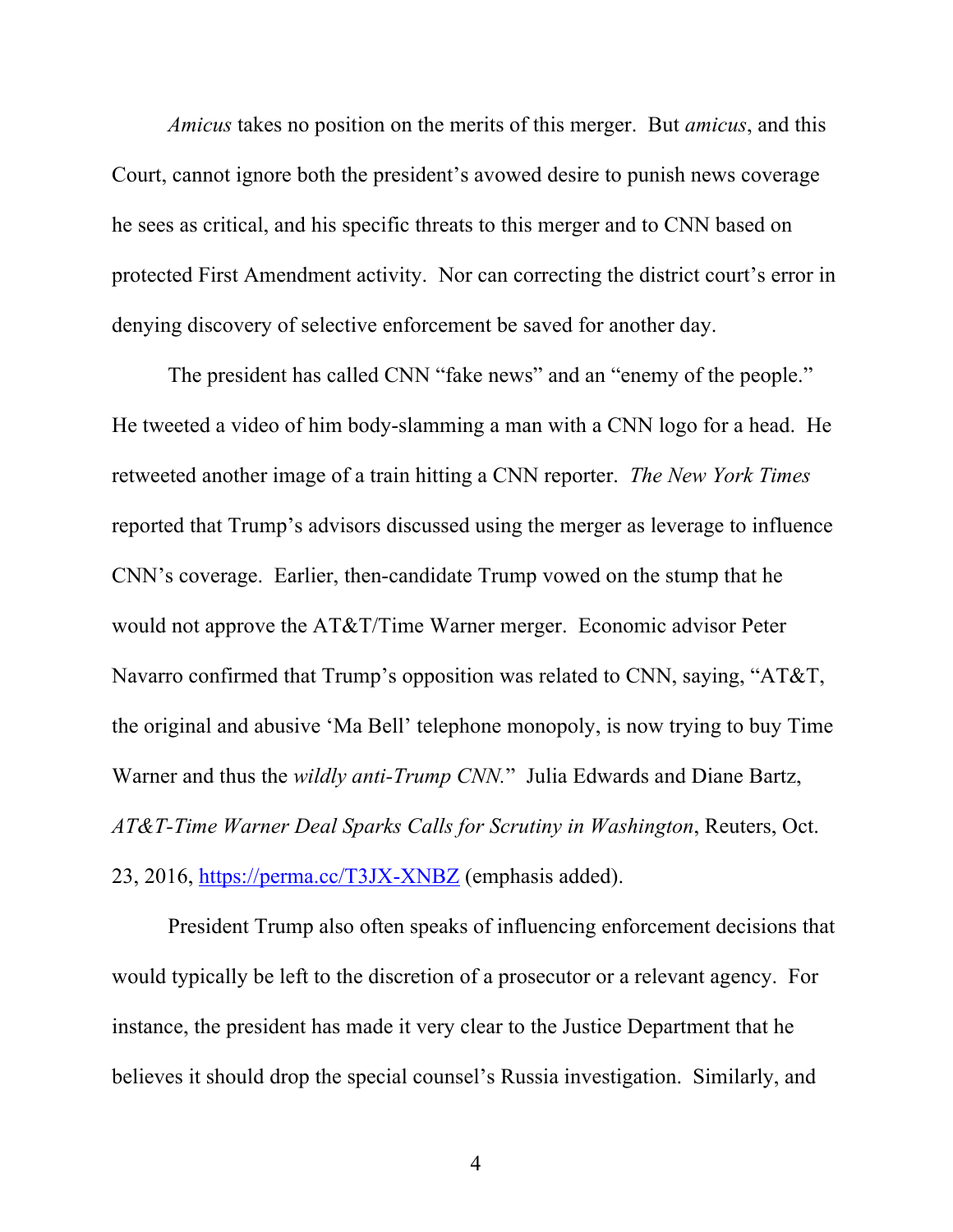apropos of this case, the president took the Federal Communications Commission (FCC) to task in July for not approving Sinclair Broadcast Group's acquisition of Tribune Media, calling the decision of the independent agency "[d]isgraceful!"

It is in this context that the Justice Department decided to sue to block the merger, the first time it has litigated a vertical merger challenge to trial, and the first one not approved with conditions, in four decades.

It is also in this context that Appellees sought discovery to determine if evidence existed that the president translated his extraordinary rhetoric around CNN into improper pressure on the Justice Department, pressure that would also serve as a signal to the press as a whole that it exercised its constitutional right to free and independent coverage of this administration upon pain of regulatory harassment, financial cost, and ongoing intimidation.

The district court denied Appellees' motion, finding that Appellees had fallen "far short" of showing that the enforcement decision was selective, as required under *United States v. Armstrong*, 517 U.S. 456, 465 (1996) (requiring "some evidence" of both discriminatory intent and effect to obtain discovery on selective enforcement defense in criminal prosecution).

Crucially, the district court wrote that it is "difficult to even conceptualize how a selective enforcement claim applies in the antitrust context" because of the highly fact-specific nature of a merger challenge. JA \_; *AT&T*, 290 F. Supp. 3d at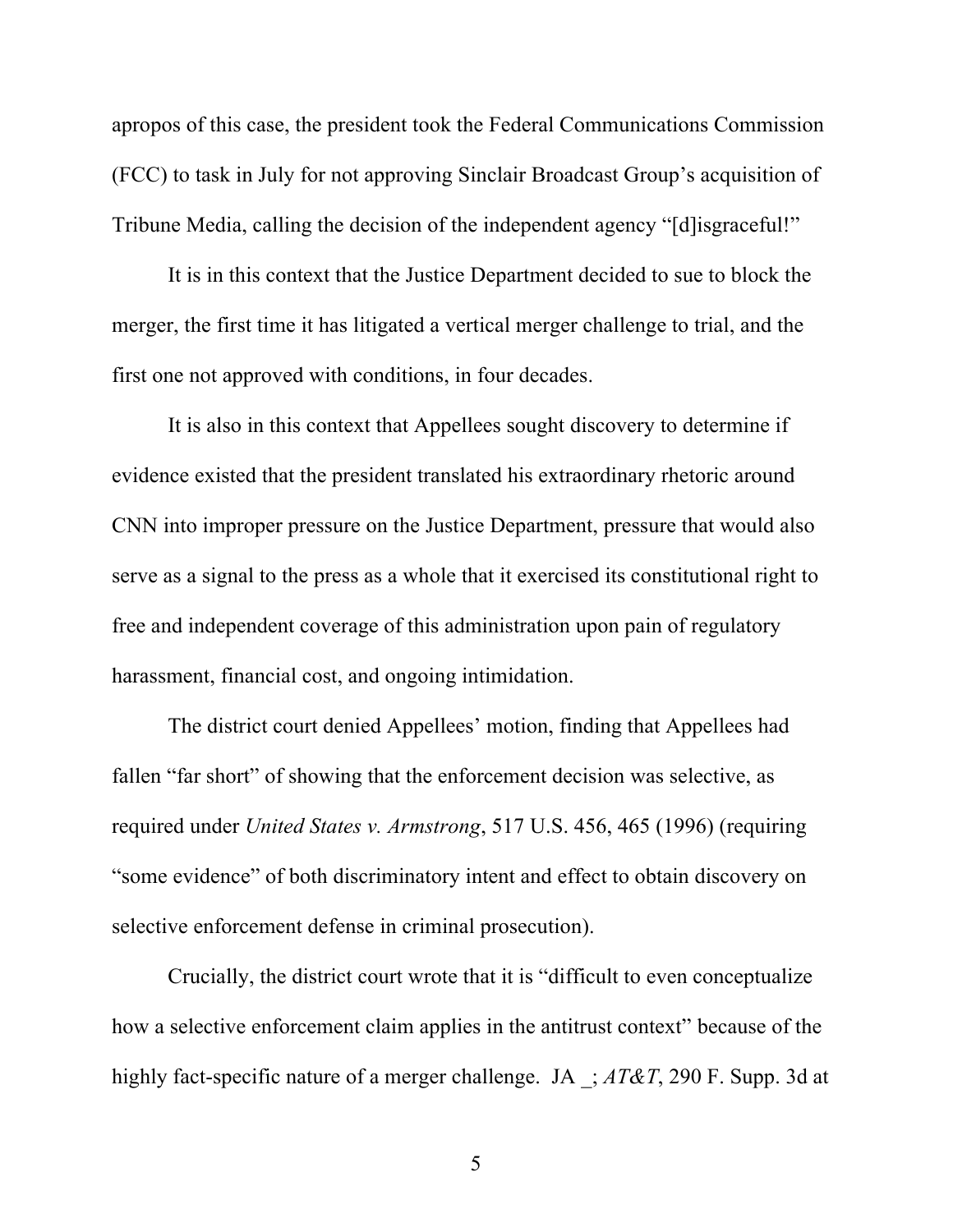4. The logical implication of the district court's decision is that a myriad of complex regulatory actions will be immune from discovery to seek direct evidence of selective enforcement – and will, therefore, practically speaking, be immune from that defense. The district court's analysis could preclude discovery even in cases where a chief executive said he would happily selectively enforce the law, such as by revocation of a television network affiliate's license or commencement of an antitrust case against Amazon, for example, whose CEO and founder owns *The Washington Post*, or Salesforce, whose co-CEO and founder just purchased *Time* magazine.

*Amicus* urges this Court to clarify that in cases like this one, where selective enforcement could chill news reporting in the public interest, and where there is strong evidence of discriminatory intent, courts may order discovery. Additionally, or alternatively, *amicus* urges the Court to clarify that the decision to litigate this case to trial presents "some evidence" of selectivity, and that, in light of copious evidence of discriminatory intent on the part of the president, discovery was warranted under the plain terms of *Armstrong*.

While *Sullivan* recognized that outright seditious libel cannot survive under the First Amendment, more subtle and insidious avenues to accomplish the same end can be found in, for instance, the antitrust laws. It is precisely because of that subtlety and the potential for abuse that *amicus* seeks the Court's guidance.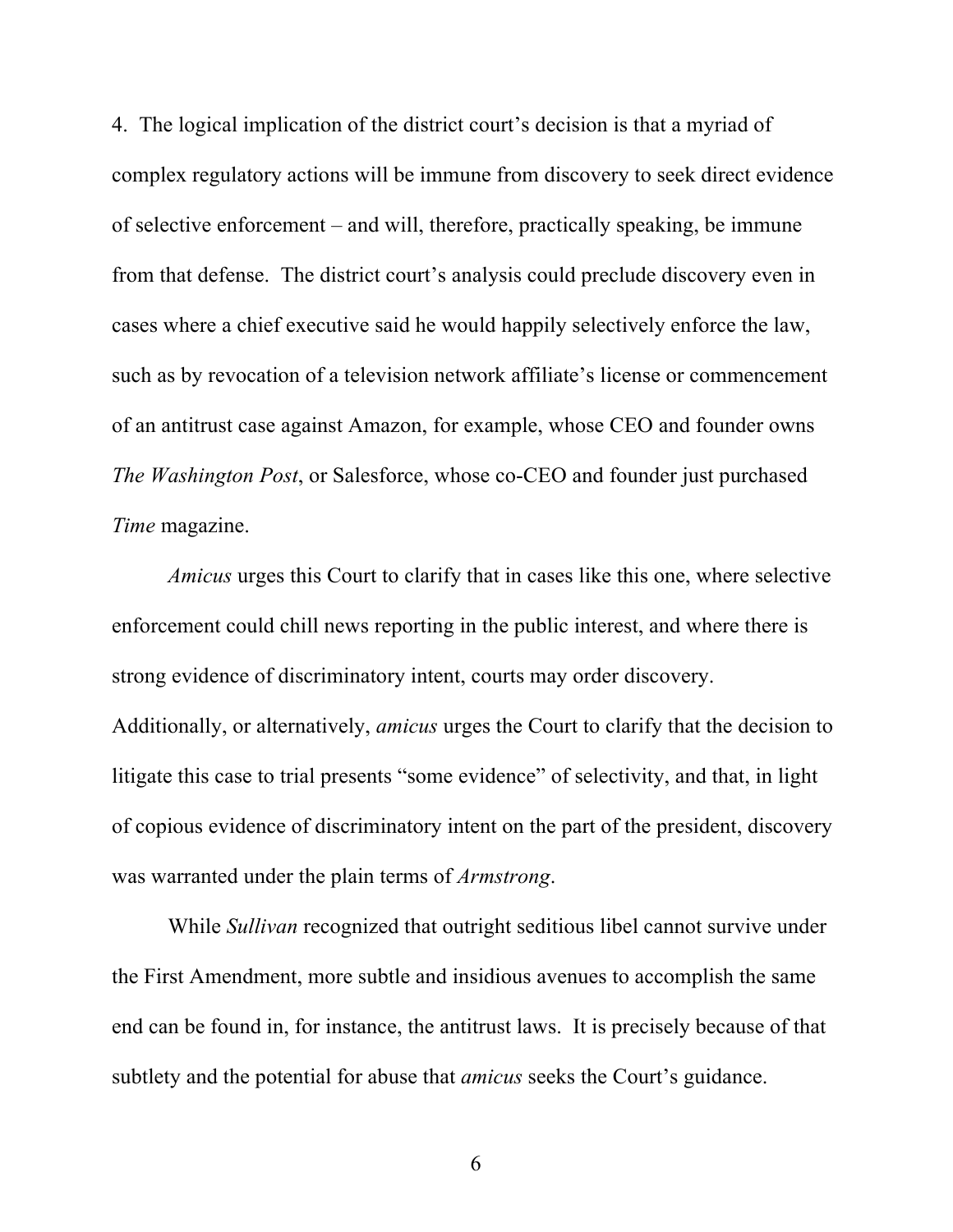## **ARGUMENT**

## **I. The overwhelming hostility to CNN in the public record supports discovery into selective enforcement.**

Conclusive evidence exists of discriminatory intent and improper motive on the part of the president, in the form of repeated public statements evincing animosity for CNN, for this merger, and for the press as a whole.2 *See Branch Ministries, Inc. v. Richardson*, 970 F. Supp. 11, 17 (D.D.C. 1997) (finding discovery necessary because direct evidence is rarely available without it); *see also Arlington Heights v. Metro. Hous. Dev. Corp.*, 429 U.S. 252, 266 (1977) (holding inquiry into discriminatory motive "demands a sensitive inquiry into such circumstantial and direct evidence of intent as may be available").

# A. The president has clearly articulated his antipathy to CNN.

In the past two years, President Trump has repeatedly attacked CNN for coverage that he perceives as critical, calling the network "fake news," "garbage journalism," and the "enemy of the people." *See, e.g.*, Donald J. Trump (@realDonaldTrump), Twitter (Aug. 29, 2018, 7:40 AM), https://perma.cc/N23C-

 $\overline{a}$ 

<sup>&</sup>lt;sup>2</sup> The president's hostility to the AT&T/Time Warner transaction, to CNN, and to the press as a whole is often expressed in tweets, which the White House has confirmed are official statements. Elizabeth Landers, *White House: Trump's Tweets are 'Official Statements*,*'* CNN, June 6, 2017, https://perma.cc/UN3E-WVGU. Though they may not be in the record, the Court can take judicial notice of President Trump's tweets and the news stories cited here.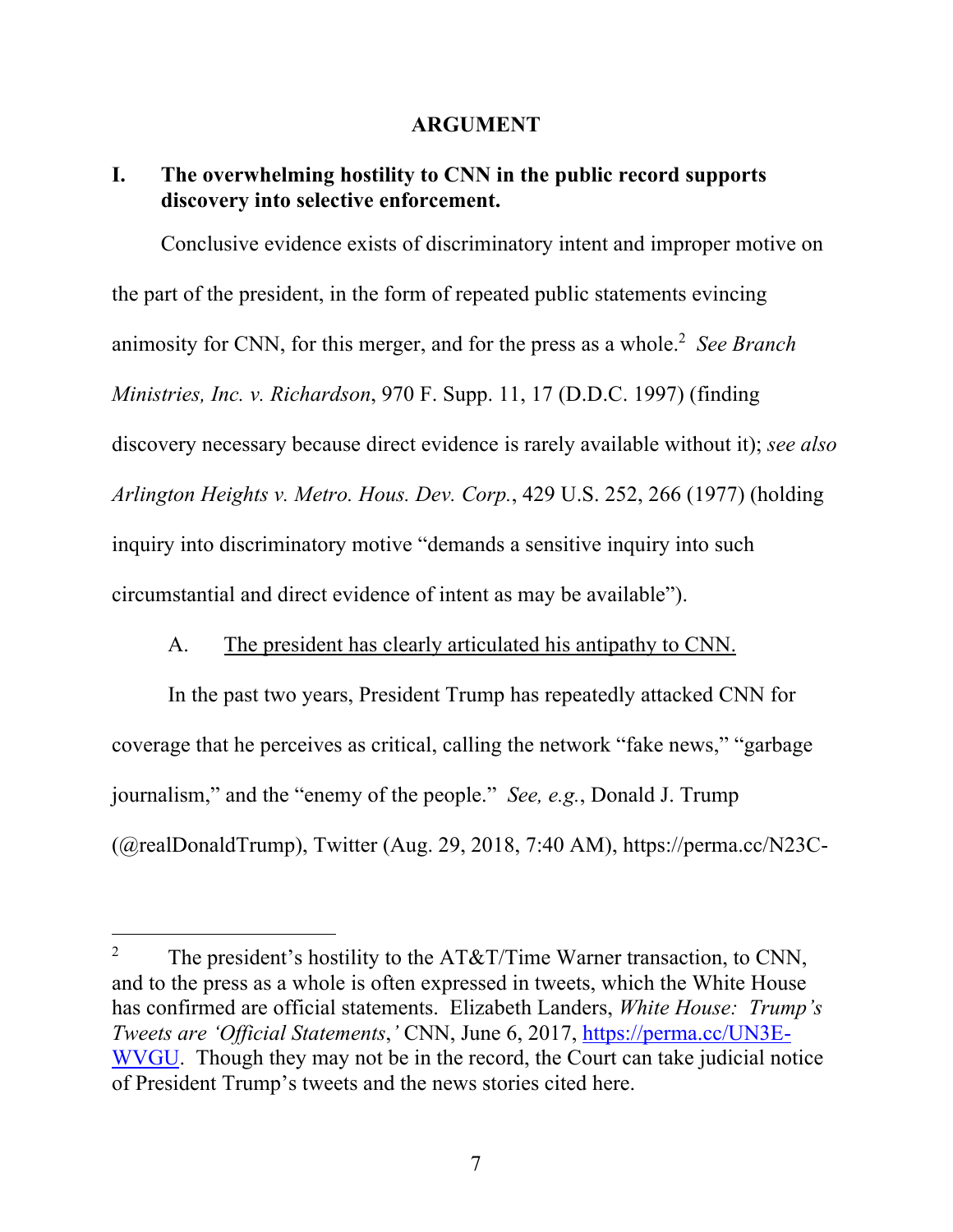KXAT. The president's attacks on CNN are often laced with violent imagery. For instance, on July 2, 2017, the president tweeted a video of him appearing at WrestleMania, the annual World Wrestling Entertainment event, in which he bodyslammed WWE head Vince McMahon and repeatedly punched him the face. The video superimposed the CNN logo over McMahon's head. Michael M. Grynbaum, *Trump Tweets a Video of Him Wrestling 'CNN' to the Ground*, N.Y. Times, July 2, 2017, https://perma.cc/WTU3-T6KJ.

The following month, President Trump retweeted and then quickly deleted an image of an individual, whose head had again been replaced by a CNN logo, being hit by a train. The caption on the image reads: "Fake news can't stop the Trump train." Eileen Sullivan and Maggie Haberman, *Trump Shares, Then Deletes, Twitter Post of Train Hitting Cartoon Person Covered by CNN Logo*, N.Y. Times, Aug. 15, 2017, https://nyti.ms/2i1WjMD.<sup>3</sup>

This manifest animosity has translated into tangible and repeated retaliation against CNN by the White House press office and the president. For example:

 $\overline{a}$ 

<sup>&</sup>lt;sup>3</sup> Though it did not involve CNN, the president recently appeared to praise Rep. Greg Gianforte's (R-MT) physical assault of the *Guardian* reporter Ben Jacobs. Paige Williams, *Sarah Huckabee Sanders, Trump's Battering Ram*, New Yorker, Sept. 24, 2018, https://bit.ly/2xeEgYM (quoting the president as saying at a Montana rally that Gianforte has "fought – in more ways than one – for your state").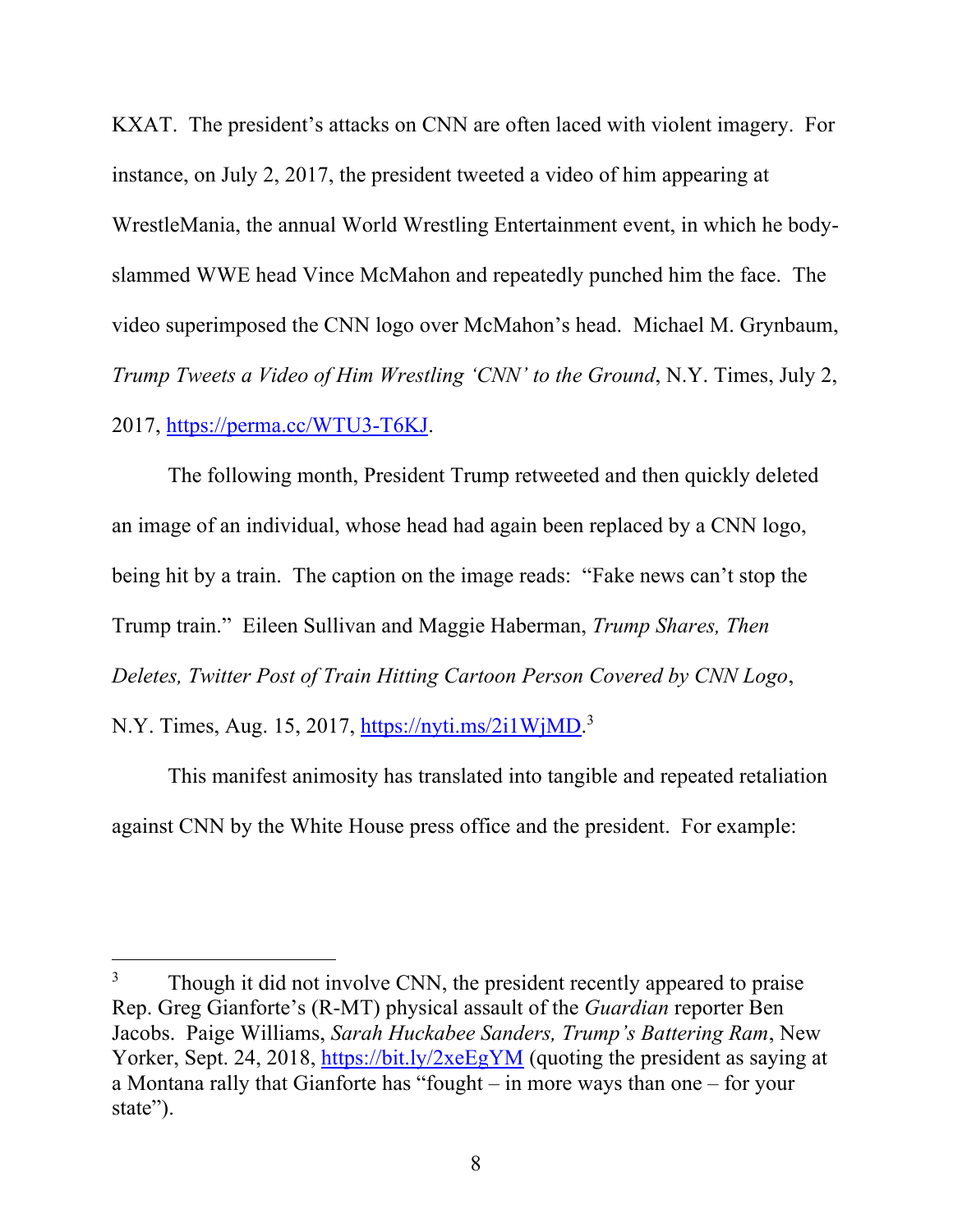- On January 11, 2017, the president-elect refused to take a question from CNN's lead White House reporter, Jim Acosta, saying, "[Y]our organization is terrible" and "[Y]ou are fake news." Amber Jamieson, *'You are fake news': Trump Attacks CNN and BuzzFeed at Press Conference*, Guardian, Jan. 11, 2017, https://perma.cc/Y77N-9QVN. He did the same again in July 2018. Michael M. Grynbaum, *'Fake News' Goes Global as Trump, in Britain, Rips the Press*, N.Y. Times, July 13, 2018, https://nyti.ms/2PPEiNm;
- In February 2017, then-Press Secretary Sean Spicer barred CNN, *The New York Times*, Politico, the *Los Angeles Times*, and BuzzFeed from a "gaggle" at the White House. *See* David Folkenflik, *Lashing Out Against Critical Reports, White House Bars Outlets from Briefing*, Nat'l Pub. Radio, Feb. 24, 2017, https://n.pr/2MRC1iW;
- In August 2017, President Trump railed against CNN at a rally in Phoenix, saying, "[A]nd then you wonder why CNN is doing relatively poorly in the ratings. Because they're putting like seven people all negative on Trump. And they fired Jeffrey Lord, poor Jeffrey." The president continued: "But for the most part, honestly, these are really, really dishonest people, and they're bad people. And I really think they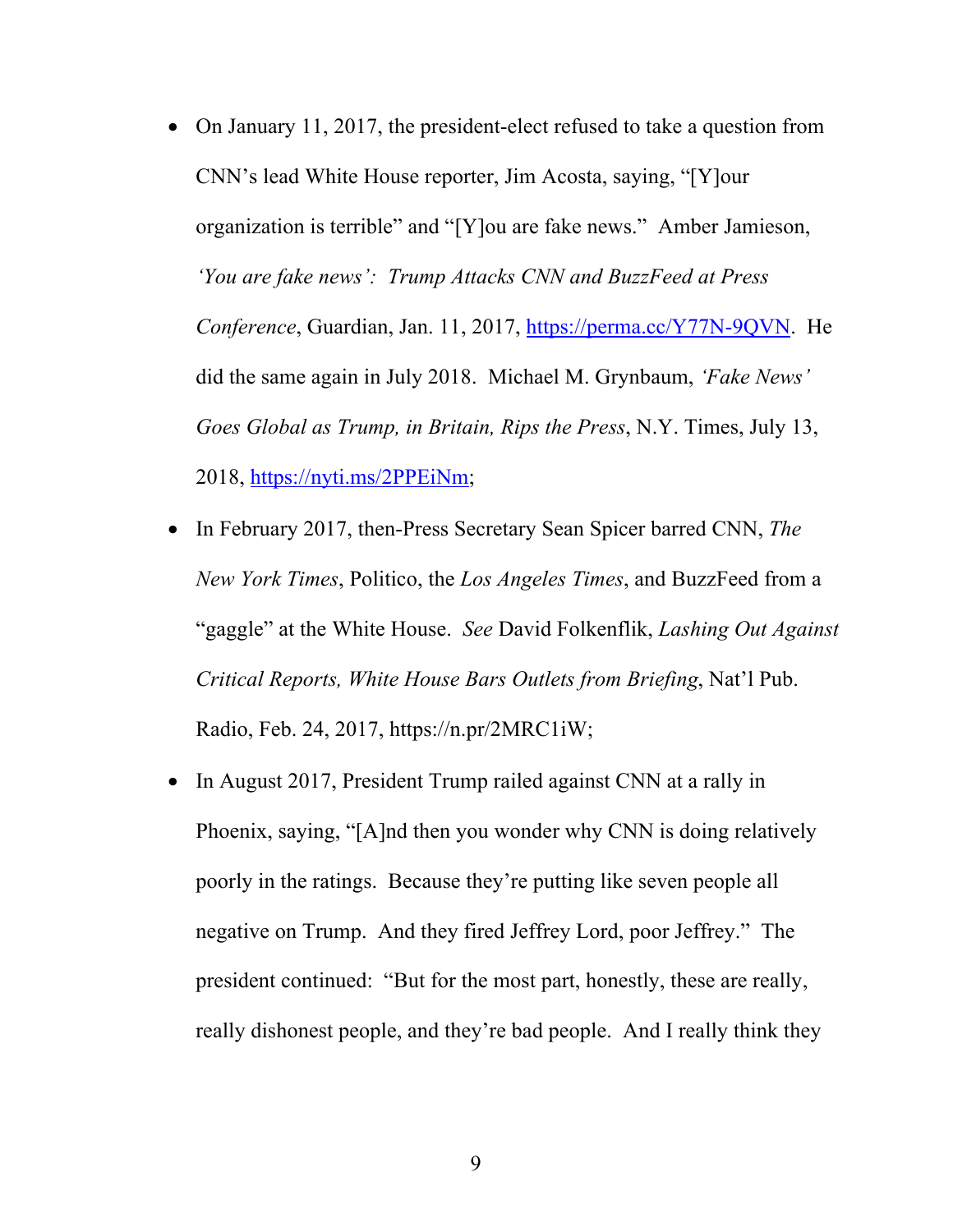don't like our country." Transcript of President Trump's Speech in Phoenix, Time, Aug. 23, 2017, https://ti.me/2worjMQ;

- On December 12, 2017, Press Secretary Sarah Sanders reportedly pulled Acosta aside at a bill signing and "pool spray" (where reporters often ask questions) and suggested that if he asked a question of the president, she could not guarantee that he would be admitted to similar events in the future. Tom Kludt, *Sarah Sanders Warns CNN's Jim Acosta: Ask Trump a Question, It Could Cost You*, CNN, Dec. 12, 2017, https://perma.cc/N27U-Z4RQ;
- On July 27, 2018, *The Washington Post* reported that President Trump had repeatedly tried to get his staff to ban reporters from press events whom he perceived as critical. Staff recently did exactly that by barring CNN reporter Caitlin Collins from a Rose Garden event after she asked the president a question while serving as the pool representative. Philip Rucker et al., *Venting About Press, Trump has Repeatedly Sought to Ban Reporters Over Questions*, Wash. Post, July 27, 2018,

https://perma.cc/5H9Q-JBCZ.

B. The president has repeatedly attacked this merger.

The president has also repeatedly expressed opposition to the merger, and his campaign confirmed that this opposition is linked to dislike for coverage at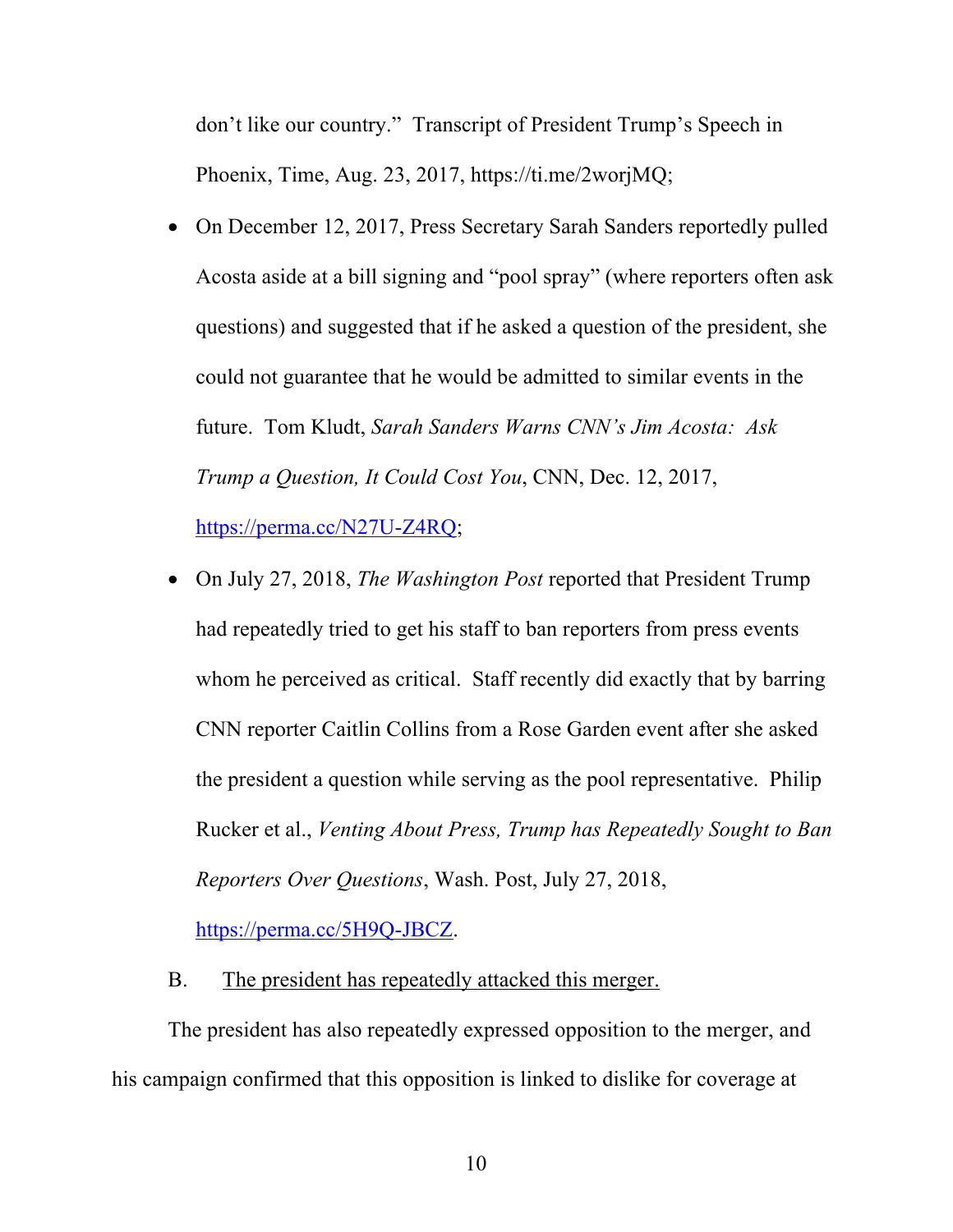CNN that President Trump perceives as critical. At a rally on the weekend the merger was made public, then-candidate Trump said that he would not approve the merger if elected. Ted Johnson, *AT&T, Time Warner Chiefs Grilled on Donald Trump's Campaign Promise to Block Merger*, Variety, Dec. 7, 2016,

### https://perma.cc/CL85-EEKG.

The following Sunday, the campaign's economic advisor, Peter Navarro, released a statement connecting President Trump's opposition to the content on CNN. "AT&T, the original and abusive 'Ma Bell' telephone monopoly, is now trying to buy Time Warner and thus the wildly anti-Trump CNN," Navarro said. Edwards and Bartz, *supra* at 4.

On May 11 of this year, the president revived his public opposition to the merger, tweeting, "Why doesn't the Fake News Media state that the Trump Administration's Anti-Trust Division has been, and is, opposed to the AT&T purchase of Time Warner in a currently ongoing Trial. Such a disgrace in reporting!" Donald J. Trump (@realDonaldTrump), Twitter (May 11, 2018, 4:49 PM), https://perma.cc/89JM-ZCZV.

The president's public statements concerning the AT&T/Time Warner merger stand in contrast to his praise for other media mergers involving outlets that he sees as producing positive coverage about him. For instance, President Trump praised the Sinclair/Tribune merger and criticized the FCC for not approving it.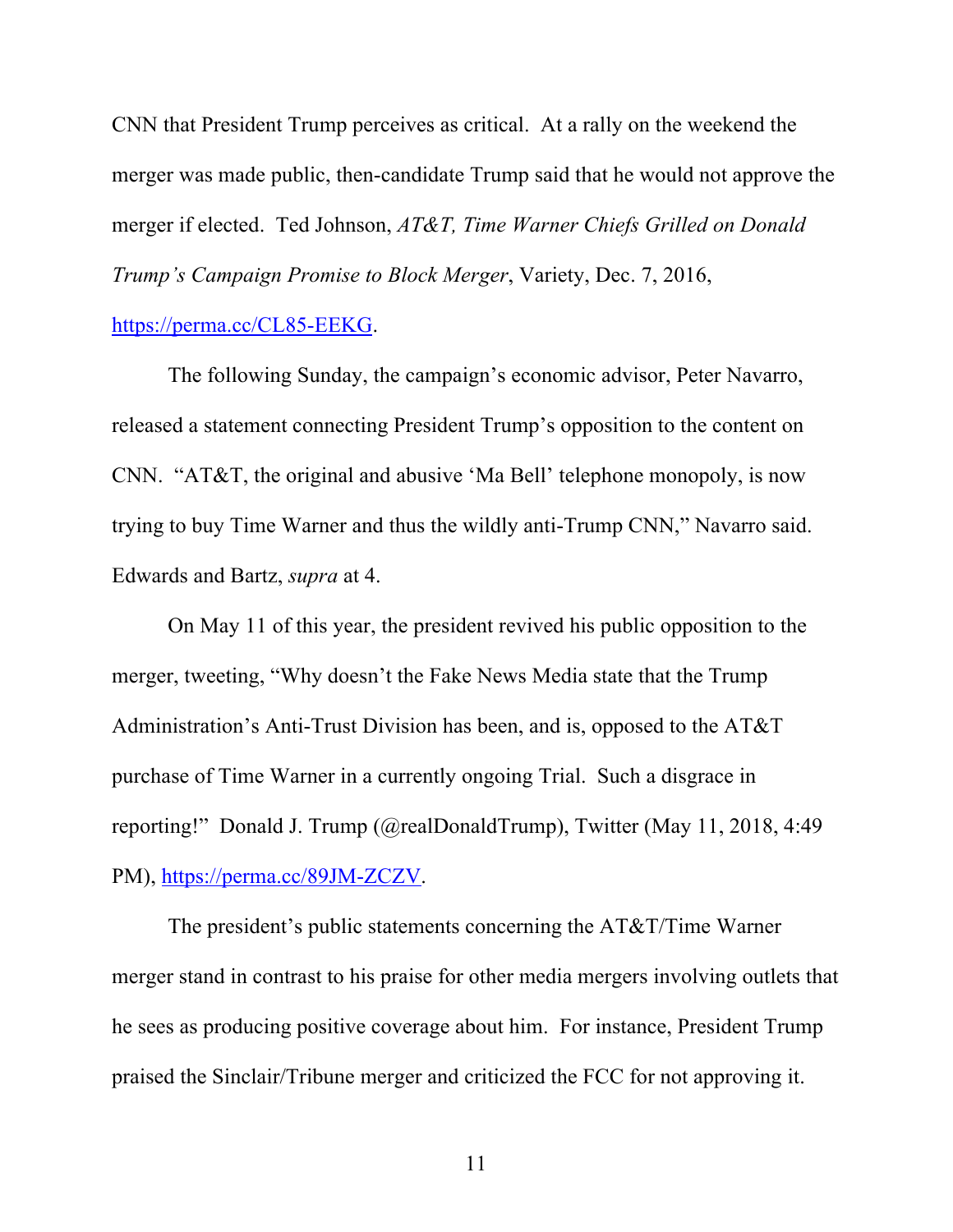David Shepardson, *FCC Votes to Refer Sinclair Tribune Merger to Administrative Judge*, Reuters, July 18, 2018, https://perma.cc/82LK-FYJX. Christopher Ruddy, NewsMax chairman and a confidante of the president, said that President Trump favors the deal for reasons relating to coverage of him – because he believes Sinclair could launch a nightly newscast to compete with ABC, CBS, and NBC. Stephen Battaglio, *Trump Slams FCC for Not Embracing Sinclair-Tribune Merger*, L.A. Times, July 25, 2018, https://perma.cc/MU7C-B8DH.

# C. There are indications the White House sought to interfere in the decision to sue.

In addition to President Trump's public antipathy to CNN and the AT&T/Time Warner merger, news stories have recounted that the White House discussed using the merger to influence reporting at CNN.

On July 5, 2017, for example, *The New York Times* reported, as part of a story on President Trump's dislike for CNN's president Jeff Zucker, that White House advisors saw the transaction as a "potential point of leverage over their adversary [CNN]." Michael M. Grynbaum, *The Network Against the Leader of the Free World*, N.Y. Times, July 5, 2017, https://nyti.ms/2sIxY3l.

On November 8, 2017, the *Los Angeles Times* reported that the government was pressuring AT&T to divest CNN and that one person "close to the situation" said, "This has all become political. It's all about CNN." Meg James, *AT&T Says*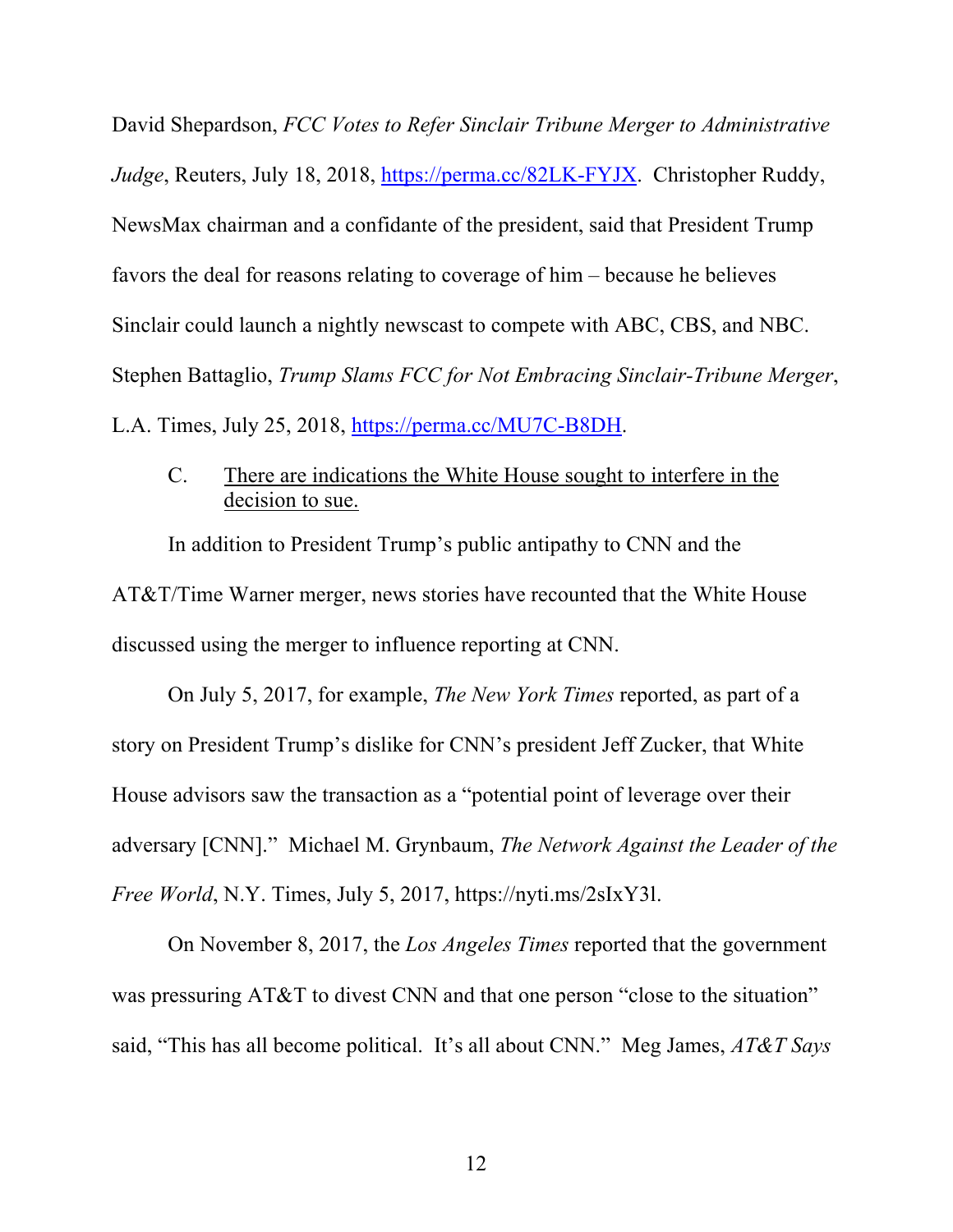*It Will Not Sell CNN Despite Pressure from Trump's Justice Department*, L.A. Times, Nov. 8, 2017, https://perma.cc/94RP-TE7S.

On May 12, 2018, before backtracking, the president's lawyer Rudolph Giuliani suggested that the president personally directed the Justice Department to block the merger. "The president denied the merger," he said. "[AT&T] didn't get the result [it] wanted." John Bowden, *Giuliani Says Trump 'Denied' AT&T-Time Warner Merger After DOJ Insisted on Independent Decision*, Hill, May 12, 2018,https://perma.cc/G8NT-SGR3.

Finally, Assistant Attorney General Delrahim suggested prior to his nomination that the AT&T/Time Warner merger would have an easier route to approval than others, precisely because it is not a horizontal merger. Delrahim, as head of the Antitrust Division, would typically be the one to decide when to take a merger challenge to trial, and his changing views on the merits of the transaction present circumstantial evidence of White House interference. *No Big Worries in AT&T Deal for Time Warner*, BNN Bloomberg, https://perma.cc/SX26-KGNL.

D. The president has asserted the authority and desire to interfere with enforcement decisions at the Justice Department.

The president has repeatedly claimed the authority to direct decisions that would otherwise be at the discretion of the Justice Department and has attempted to pressure Attorney General Sessions on a variety of matters.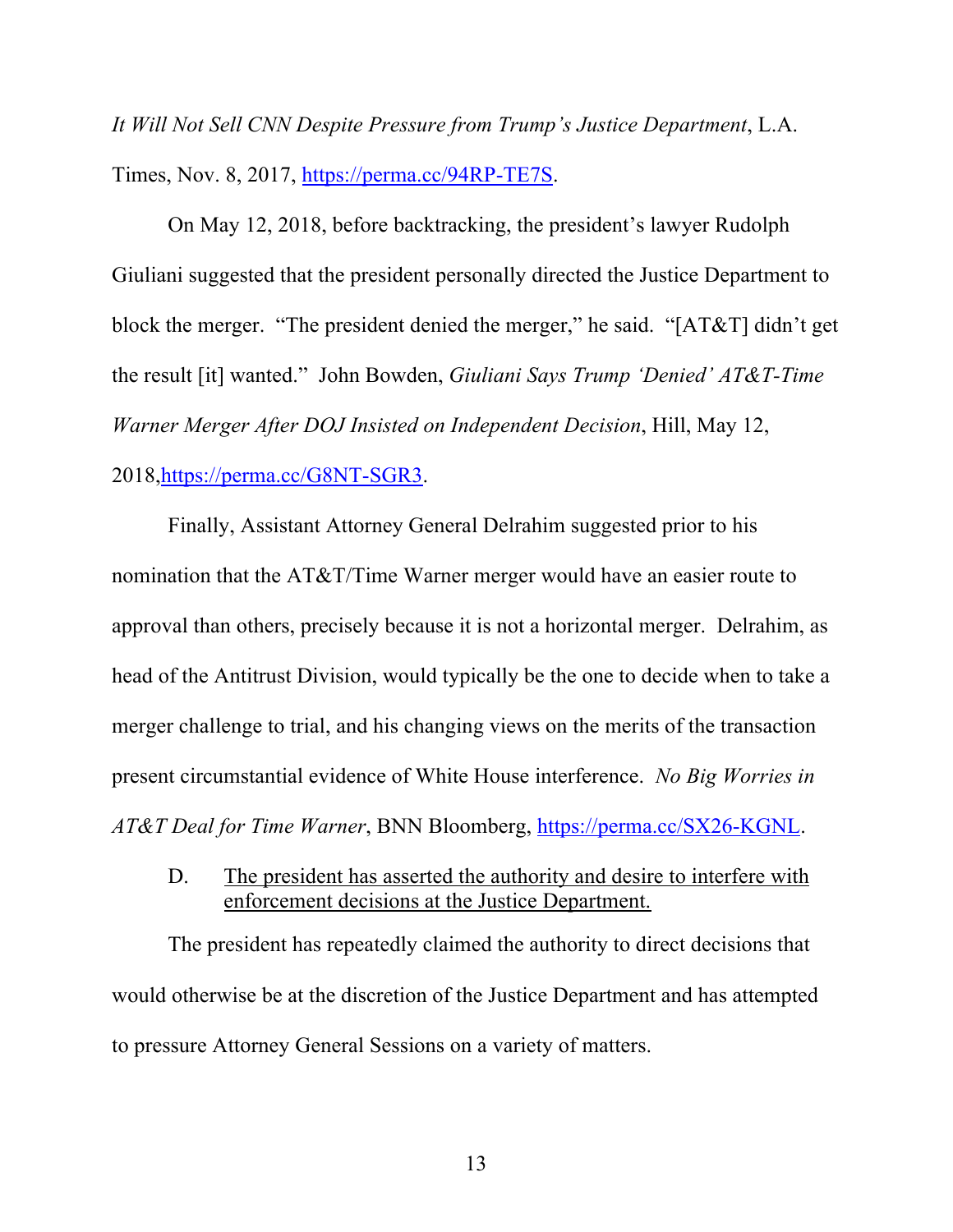For instance, on November 3, 2017, President Trump gave a radio interview where he said, "You know, the saddest thing is that because I'm the president of the United States, I'm not supposed to be involved with the Justice Department. . . . I am not supposed to be involved with the F.B.I. I'm not supposed to be doing the kind of things that I would love to be doing. And I'm very frustrated by it." Peter Baker, *'Very Frustrated' Trump Becomes Top Critic of Law Enforcement*, N.Y. Times, Nov. 3, 2017, https://nyti.ms/2lMXBN8.

The president followed that comment with another interview where he said that while he had "stayed uninvolved" with the investigation into Hillary Clinton's email server, he had an "absolute right to do what [he] want[s] to do with the Justice Department." Michael S. Schmidt, *Excerpts From Trump's Interview With the Times*, N.Y. Times, Dec. 28, 2017, https://nyti.ms/2lfHeWH.

According to *The New York Times*, in March 2017, President Trump directed White House Counsel McGahn to intervene and to lobby Attorney General Sessions not to recuse himself from the investigation into possible Russian interference in the 2016 presidential election. Michael S. Schmidt, *Obstruction Inquiry Shows Trump's Struggle to Keep Grip on Russia Investigation*, N.Y. Times, Jan. 4, 2018, https://nyti.ms/2CBuIuN.

Finally, the president tweeted his disappointment with the FCC for referring the Sinclair/Tribune transaction to an administrative law judge. His tweet makes it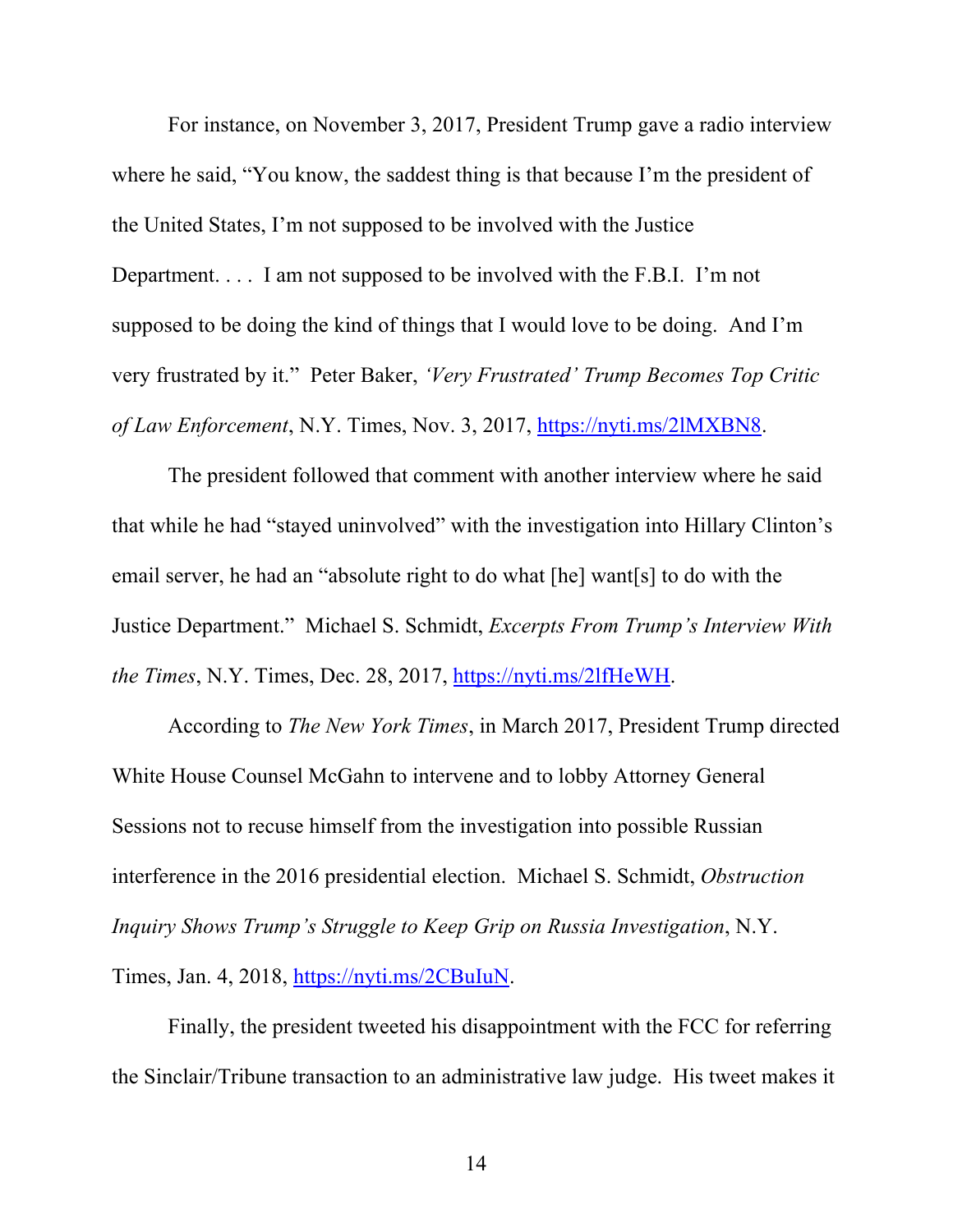clear that he believes regulatory decisions should punish or reward the viewpoint expressed by the relevant media outlets: "This would have been a great and much needed Conservative voice for and of the People. Liberal Fake News NBC and Comcast get approved, much bigger, but not Sinclair. Disgraceful!"4 Donald J. Trump (@realDonaldTrump), Twitter (July 24, 2018, 5:39 PM), https://perma.cc/6542-8BN6.

E. This merger challenge is occurring in the context of a broader "war" on the media by the president.

The president's animus toward this merger and CNN is just one part of a larger assault on the independent press. As part of these attacks, the president has unabashedly stated his desire to use economic and regulatory pressure – and offered what could be seen as explicit threats of violence – to coerce favorable news coverage. The possibility that the White House sought to influence the decision to sue in this case should be considered in that context.

 $\overline{a}$ 

The president's efforts to influence other governmental decisions are not limited to the Justice Department, the FCC, or the executive branch as a whole. He has notably offered severe criticism of courts for decisions with which he disagrees, particularly in the immigration context. *See* In His Own Words: The President's Attacks on the Courts, Brennan Ctr. for Just., June 5, 2017, https://bit.ly/2uGRgoE. Likewise, the president has famously called on Congress to change libel laws to relax the "actual malice" standard articulated in *Sullivan*. Donald J. Trump (@realDonaldTrump), Twitter (Sept. 5, 2018, 7:33 AM), https://perma.cc/4N65-VTK6 ("Don't know why Washington politicians don't change libel laws?").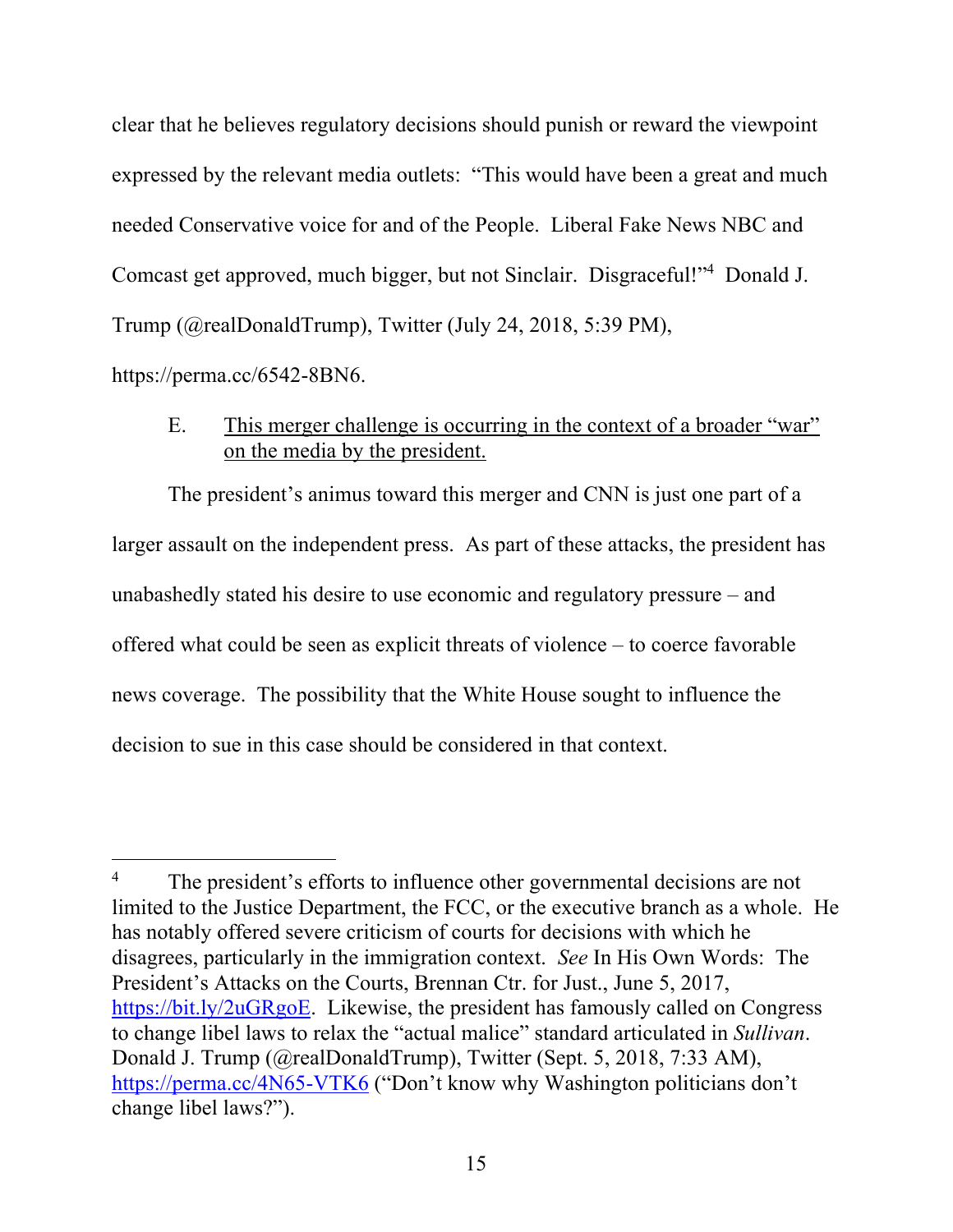As a candidate, the president mused that he would never go as far as President Vladimir Putin of Russia with respect to killing journalists. "I hate some of these people," he said. But, "I would never kill them." (He then reconsidered: "Uh, let's see, uh? No, I would never do that.") Tina Nguyen, *Donald Trump Hates Journalists But Says He Won't Kill Them*, Vanity Fair, Dec. 22, 2015, https://perma.cc/QT95-LUNH.

President Trump's first full day in office began with, "I have a running war with the media" and journalists "are among the most dishonest human beings on Earth." *Remarks by President Trump and Vice President Pence at CIA Headquarters*, The White House, Jan. 21, 2017, https://perma.cc/K6XS-745W.

The president has repeatedly called news outlets he dislikes the "enemy of the people," a phrase favored by authoritarian Joseph Stalin and denounced in the "secret speech" by his successor Nikita Khrushchev. *See* David Remnick, *Trump and the Enemies of the People*, New Yorker, Aug. 15, 2018,

#### https://perma.cc/6ZBY-6XZQ.

President Trump habitually uses epithets such as "scum" or "sick people" to describe reporters, and repeatedly questions their patriotism. *Id.* In a tweet from July 3, 2017, the president said, with an eye on coercing more favorable coverage in the future, "At some point the Fake News will *be forced* to discuss our great jobs numbers, strong economy, success with ISIS, the border & so much else." Donald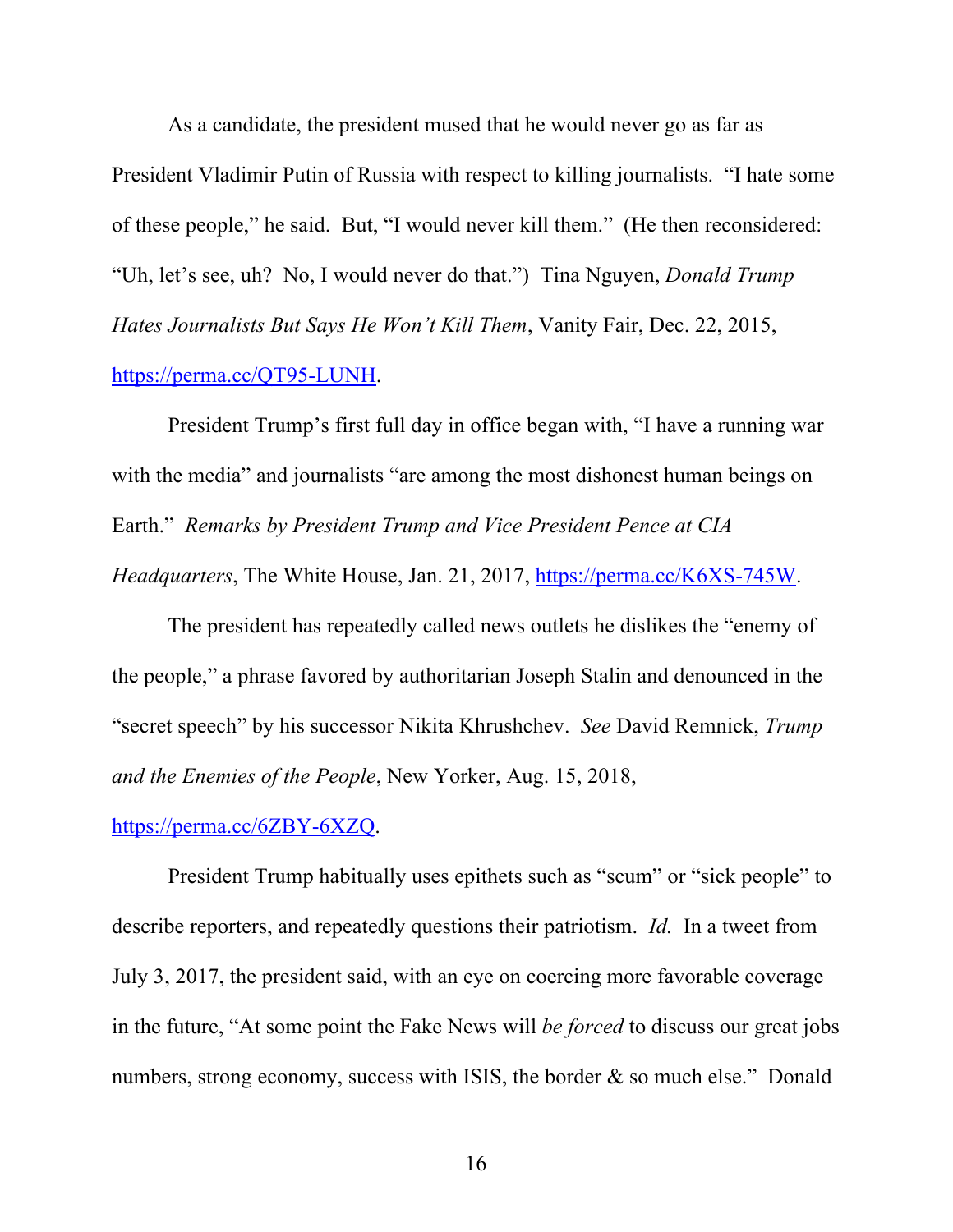J. Trump (@realDonaldTrump), Twitter (July 3, 2017, 7:10 AM),

https://perma.cc/5W28-VHDG (emphasis added).

In addition to personal attacks, the president has often linked his "war" on "fake news" with threats about economic regulation. *Washington Post* owner Jeff Bezos has been a frequent target. For instance, at a rally in February 2016, thencandidate Trump said that Bezos, founder and CEO of Amazon, had purchased *The Washington Post* to have political influence, "[a]nd, believe me, if I become president, oh, do they have problems." Donald J. Trump, Speech in Las Vegas (Feb. 26, 2014), https://perma.cc/3YUW-PX5E.

As president, in addition to invective on Twitter, he has taken concrete action. In April, President Trump suddenly issued an executive order mandating a review of the United States Postal Service's finances in an effort to support his claim that the service is subsidizing Amazon. Michael D. Shear, *Trump Having Denounced Amazon's Shipping Deal, Orders Review of Postal Service*, N.Y. Times, Apr. 12, 2018, https://nyti.ms/2JEywMq. In May, *The Washington Post* reported that President Trump personally asked the postmaster to consider raising rates for Amazon. Damien Paletta and Josh Dawley, *Trump, Personally Pushed Postmaster General to Double Rates on Amazon*, *Other Firms,* Wash. Post, May

18, 2018, https://perma.cc/7VCG-ELJW.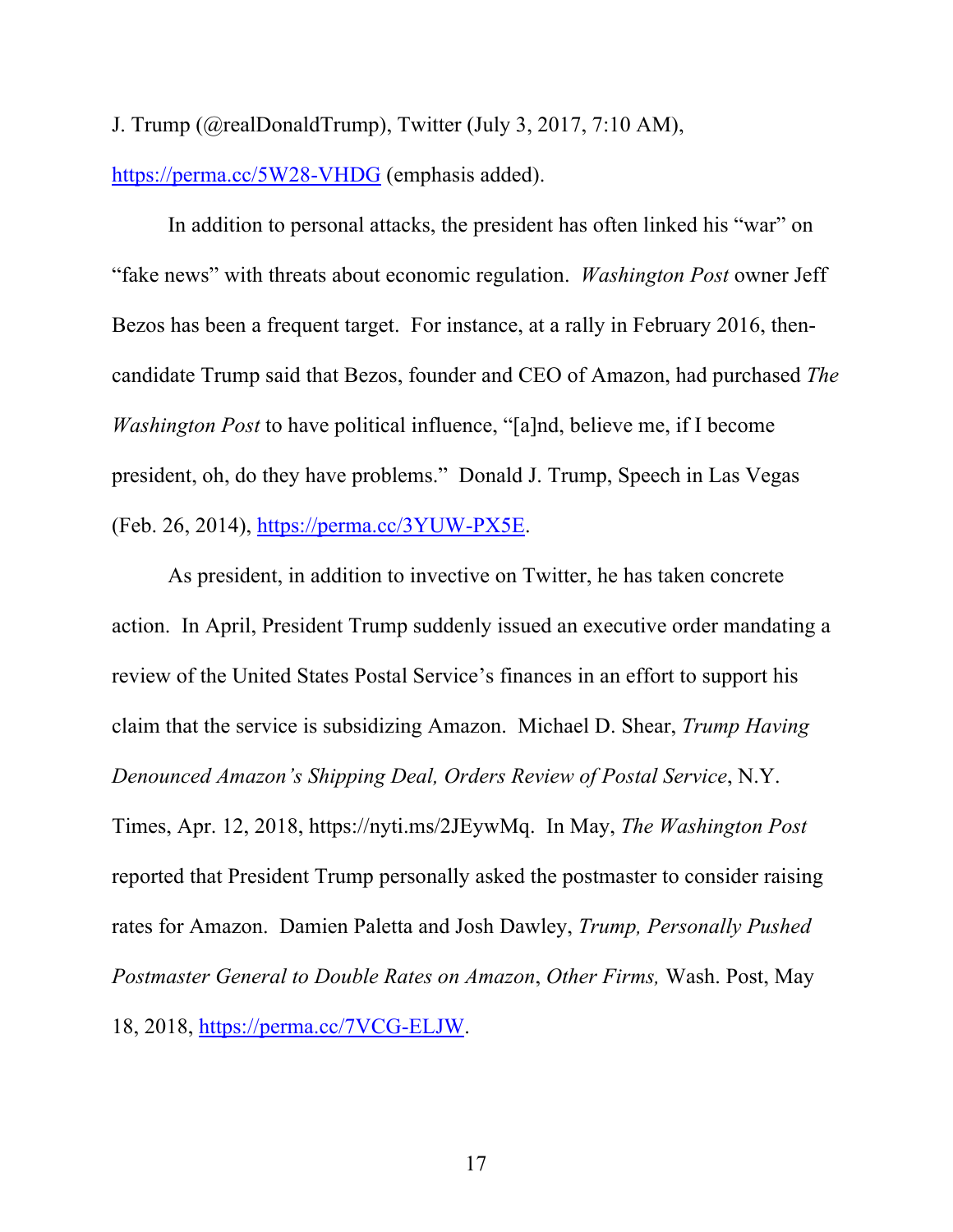Additionally, the president has dangled possible antitrust claims against Amazon, linking them directly to *The Washington Post*. In July 2018, for instance, President Trump tweeted, "In my opinion the Washington Post is nothing more than an expensive (the paper loses a fortune) lobbyist for Amazon. Is it used as protection against antitrust claims which many feel should be brought?" Donald J. Trump (@realDonaldTrump), Twitter (July 23, 2018, 6:35 AM),

### https://perma.cc/YQ8L-LUHB.

 $\overline{a}$ 

Finally, President Trump has explicitly called for the revocation of broadcast licenses in retaliation for news coverage he dislikes. Following a report from NBC that then-Secretary of State Rex Tillerson had disparaged him, President Trump tweeted, "With all of the Fake News coming out of NBC and the Networks, at what point is it appropriate to challenge their License? Bad for country!" Noah Bierman et al., *Trump Threatens NBC's Broadcast Licenses After Critical Stories*, L.A. Times, Oct. 11, 2017, https://perma.cc/X8F4-SJNG.<sup>5</sup>

This array of presidential statements attacking CNN, this specific merger, and the press as a whole can and should constitute evidence of illicit motive supporting a selective enforcement defense.

<sup>&</sup>lt;sup>5</sup> The president again asked, "Look at [NBC's] license?" in September 2018. John Hendel, *Trump Reignites Threat to News Broadcasters*, Politico, Sept. 4, 2018, https://perma.cc/YG4Y-HEWY.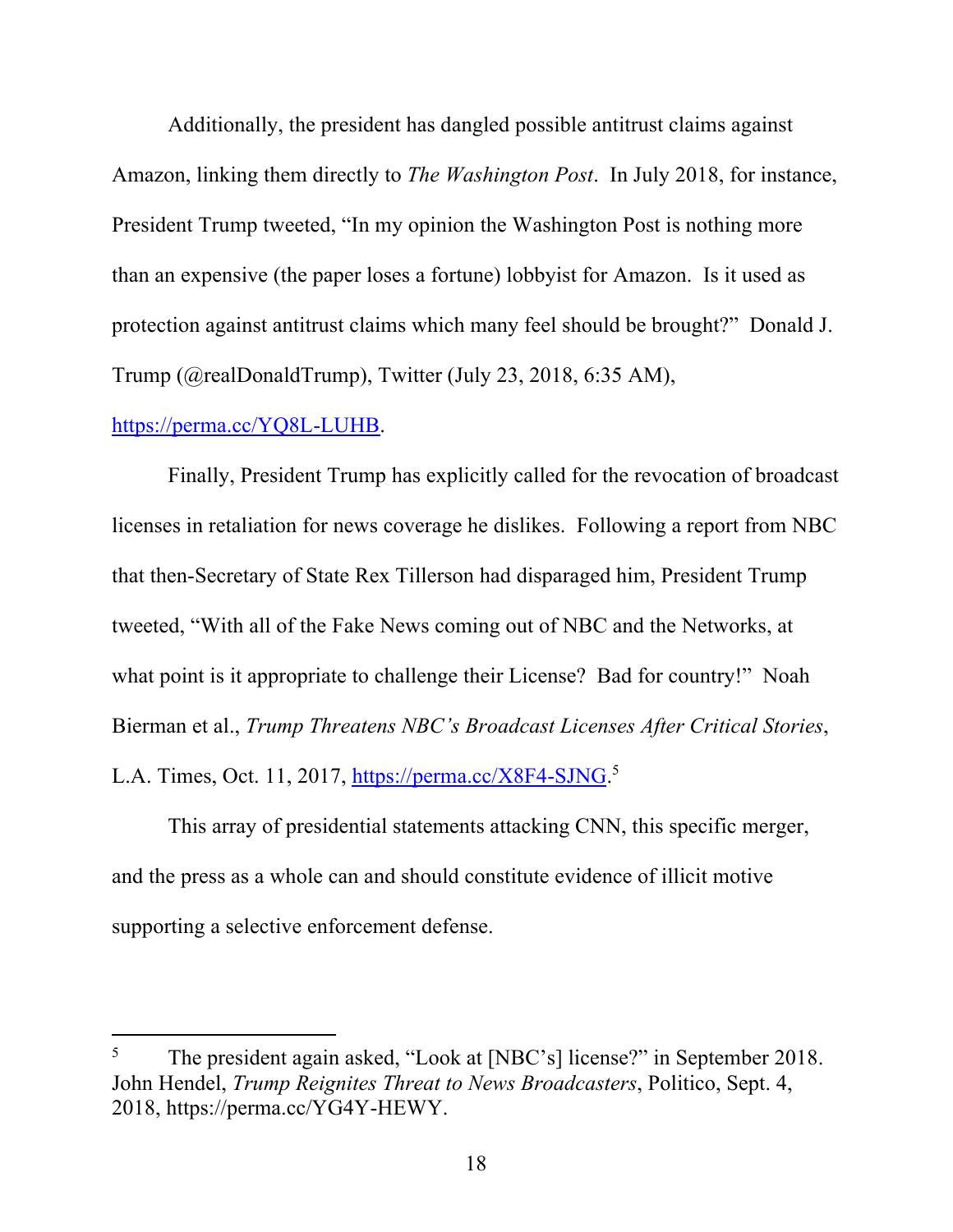**II. The district court's reasoning in denying the motion for discovery would preclude discovery in a host of complex, fact-specific cases.**

The practical implications of the district court's reasoning in denying discovery here are ominous. In denying Appellees' motion, the court wrote that it is "difficult to even conceptualize how a selective enforcement claim applies in the antitrust context, where each merger 'must be functionally viewed' in 'the context of its particular industry' and in light of a 'variety of factors' – including the transaction's size, structure, and potential to generate efficiencies or enable evasion of rate regulation – that 'are relevant in determining whether a transaction is likely to lessen competition.'" JA \_; *AT&T*, 290 F. Supp. 3d at 4 (quoting *United States v. Baker Hughes Inc.*, 908 F.2d 981, 985 (D.C. Cir. 1990)).

Put another way, the district court is saying that the more fact-specific a standard, the less the defendant can make out a selective enforcement request for discovery or, consequently, a merits defense. Such an approach, however, would preclude a selective enforcement defense in numerous complex regulatory matters, and not just in the antitrust context. Indeed, it would perversely reward exotic government theories of harm or guilt. The more idiosyncratic the theory, the more bulletproof the decision to pursue the case.

By way of illustration, *amicus* briefly lists an array of fact-specific regulatory enforcement contexts where the court's analysis would similarly preclude discovery to determine the viability of a selective enforcement defense: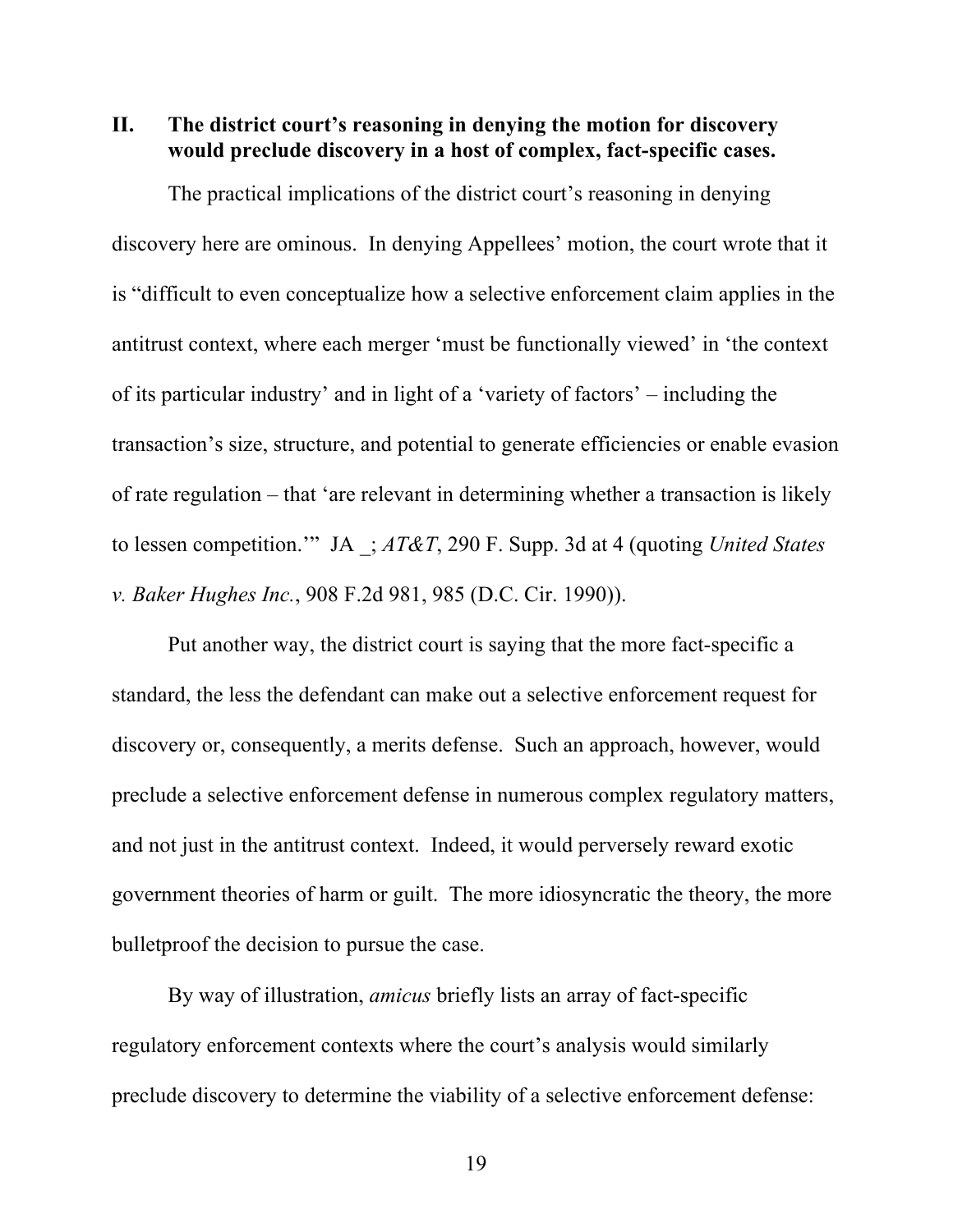- Revoking a broadcast license as not in the "public interest, convenience" and necessity";<sup>6</sup>
- Selectively targeting a media entity under the indecency or obscenity laws;
- Auditing the tax status of a nonprofit news organization;
- Filing a pretextual antitrust complaint against a search or social media company in order to apply pressure to give more visibility to political speech the administration favors;<sup>7</sup>
- Launching an unfair or deceptive trade practice investigation under Section 5 of the Federal Trade Commission Act;
- Regulating a common carrier, such as Verizon, in an attempt to influence separate, editorially independent content or news divisions, such as Oath;

 $\overline{a}$ 

 $6\,$  There is historical precedent for a president retaliating for perceived negative coverage by targeting broadcast licenses for revocation. In early 1973, President Nixon's allies challenged two licenses co-owned by *The Washington Post*, which had been reporting on the burgeoning Watergate affair. Aaron Blake, *Trump's Threat to NBC's License is the Very Definition of Nixonian*, Wash. Post, Oct. 11, 2017, https://wapo.st/2OQ2hfh.

<sup>7</sup> *See* Donald J. Trump (@realDonaldTrump), Twitter (Aug. 28, 2018, 8:02 AM), https://perma.cc/2XD8-89SH ("Google & others are suppressing voices of Conservatives and hiding information and news that is good. . . . This is a very serious situation-will be addressed.").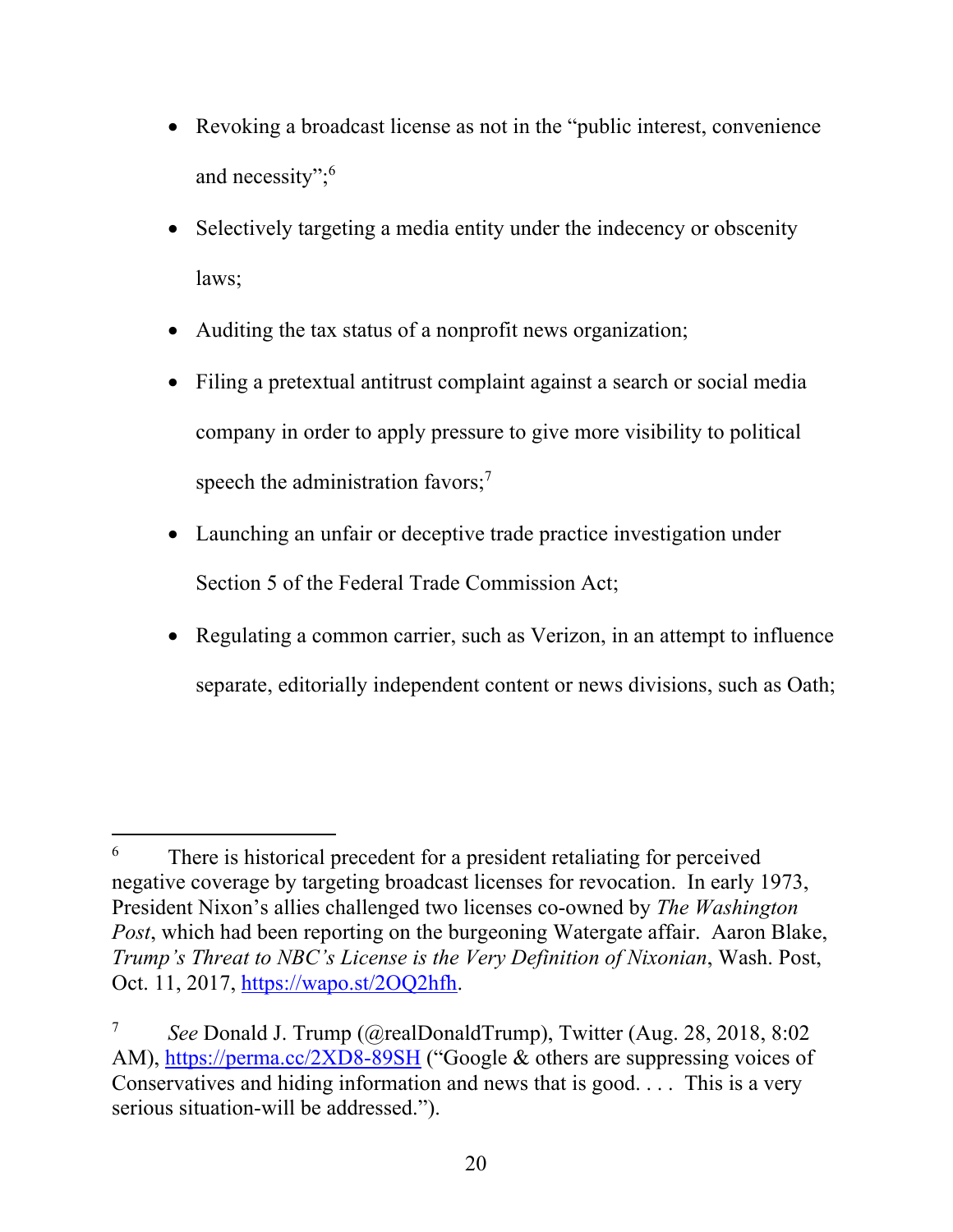- Initiating retaliatory enforcement actions by, or arbitrarily rejecting filings at, the Securities and Exchange Commission; and
- Issuing "leak" investigation subpoenas to "disloyal" papers publishing embarrassing information but not to "loyal" papers publishing government sanctioned information.

# **III. The district court erred in denying Appellees discovery to determine the viability of a selective enforcement defense.**

*Amicus* asks for guidance on three points. The first two involve errors at the district court. The third is more forward looking. The overriding theme in all is that the Court should clarify that, in cases where selective enforcement could act to censor the press, discovery must be available, particularly where there is a direct admission of discriminatory purpose.

## A. The district court ignored "some evidence" of discriminatory effect.

Appellees need not articulate a prima facie case to obtain discovery on their selective enforcement defense; they need only show a "colorable claim" that they were singled out for enforcement, which is met by "*some evidence* tending to show the existence of the essential elements of the [claim]." *Branch Ministries*, 970 F. Supp. at 16 (emphasis and brackets in original) (quoting *Armstrong*, 517 U.S. at 468).

The ample evidence of presidential animosity toward CNN, this merger, and the press as a whole clearly constitutes "some evidence" of discriminatory intent.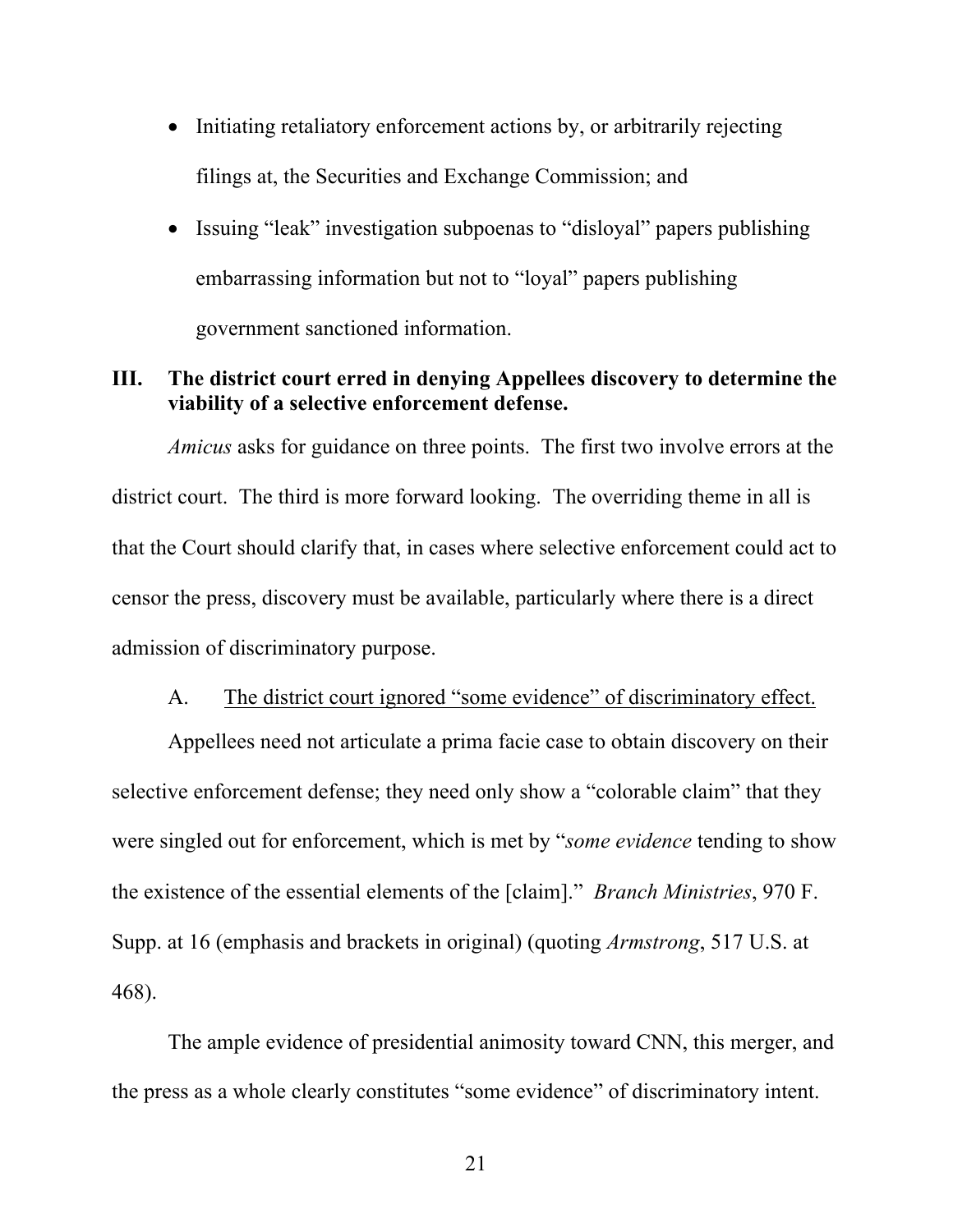Ironically, were one to take the president at his word that he has "absolute" power over the Justice Department, this would be the rare case where one has *direct* evidence of illicit motive.

With respect to the "effect" prong, Appellees again need only make a "colorable" claim based on "some evidence" of selectivity. The district court first expressed skepticism that an antitrust defendant could show selectivity, because of the factual intensity of the inquiry. The district court then suggested that, alternatively, even if AT&T/Time Warner is similarly situated to other vertical mergers, Appellees could not show selective treatment. Specifically, the district court found that the AT&T/Time Warner merger is a "rare breed of horse" but not a "unicorn" because the Justice Department did in fact challenge the vertical merger of Comcast and NBCUniversal (but settled),<sup>8</sup> and because the government historically has only cleared vertical mergers that raise antitrust concerns by imposing conditions. *AT&T*, 290 F. Supp. 3d at 4-5. Accordingly, the court found, the evidence was consistent with general even-handedness.

There is, however, "some evidence" of selectivity. This is the first merger of non-competitors to be litigated to trial in four decades. It is similar to referring

l

<sup>&</sup>lt;sup>8</sup> The district court cited "FCC oversight" in the Comcast matter as a distinguishing factor, without explanation. But the issue is whether there is "some evidence" of selectivity, and the decision to settle versus litigate should be seen as such.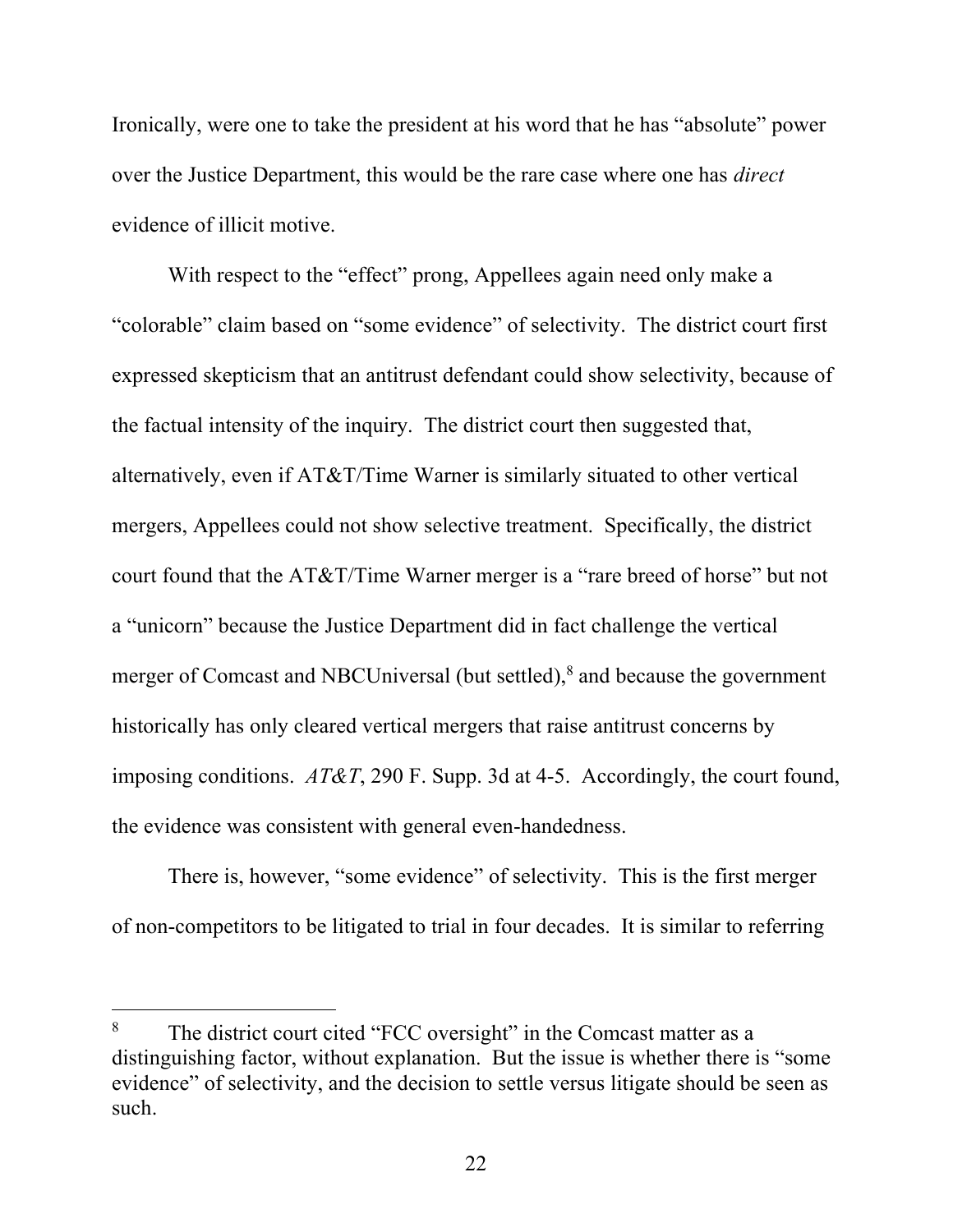some defendants for federal prosecution and not others for the same crime. If the district court's "rare breed of horse"-"unicorn" analogy means these transactions *are* similarly situated, the differential treatment of this merger vis-à-vis Comcast/NBCUniversal and other vertical mergers that were cleared with conditions does present "some evidence" of unequal treatment. *See, e.g.*, *United States v. Jones*, 159 F.3d 969, 978 (6th Cir. 1998) (finding disparity in referral for federal prosecution for drug activity constitutes "some evidence" of selectivity and permitting discovery). For the sake of future selective enforcement matters, in this administration or any other, the Court should make that clear.

B. *Armstrong* reserved the question of whether a defendant needs to establish discriminatory effect where prosecutors have admitted discriminatory intent.

*Armstrong* explicitly reserved judgment on whether a movant need show that a similarly situated defendant was treated differently when there are "direct admissions" by the prosecutors of discriminatory intent. *Armstrong*, 517 U.S. at 469 n.3; *see also United States v. Al Jibori*, 90 F.3d 22, 25 (2d Cir. 1996) (recognizing that government admissions suggesting improper motive sometimes justify further inquiry without showing of selectivity).

As noted above, at least on the part of the president, it would be difficult to conceive of a more direct admission of hostility than the raging rhetoric from the White House attacking CNN for coverage that the administration perceives as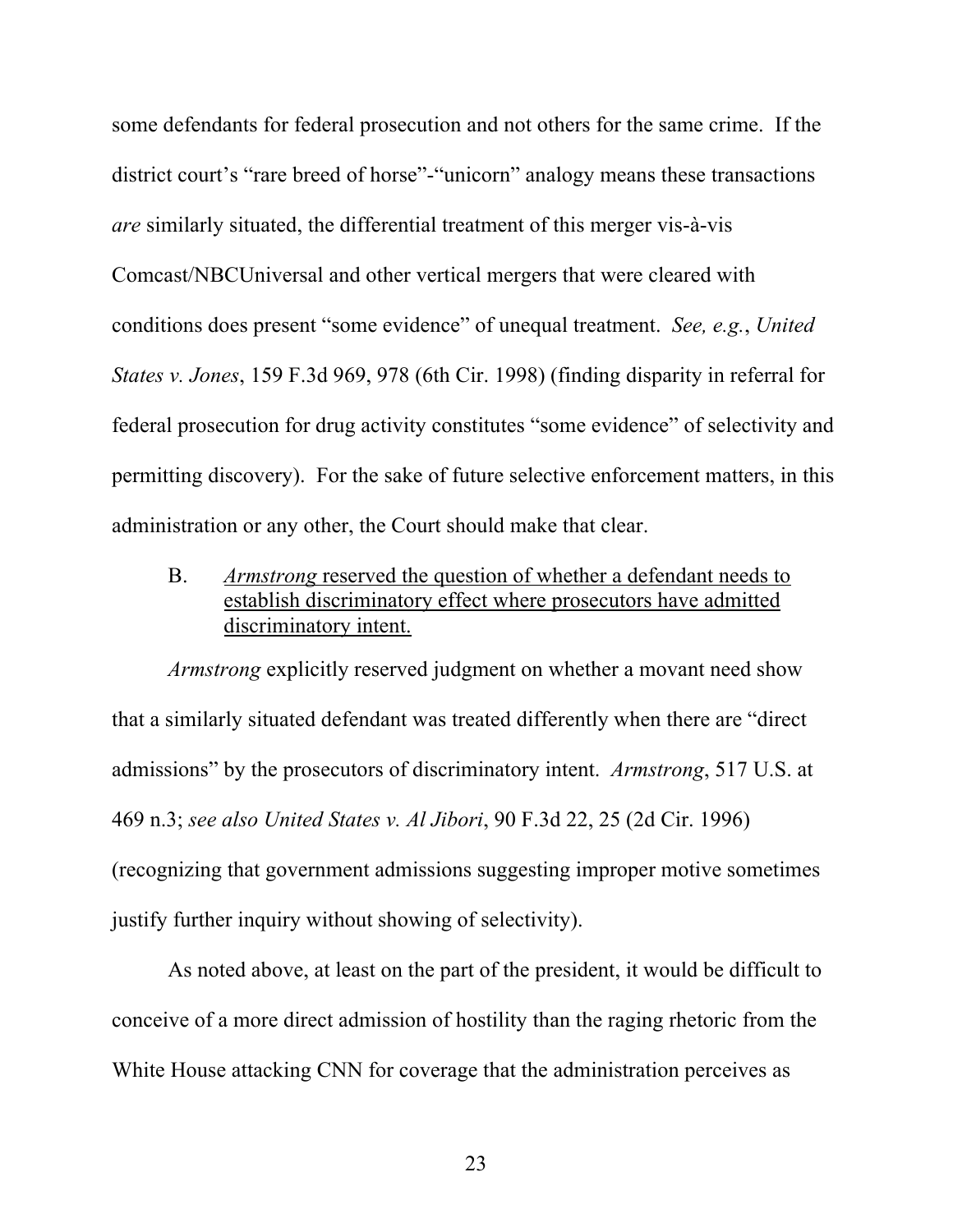unfavorable. *Amicus* asks the Court to confirm that this is precisely the type of case where direct admissions of improper motive by, in this case, the chief executive of the country, justify discovery without a showing of selectivity.

# C. Selective enforcement that censors or chills the press raises "special concern[s]" warranting more permissive discovery.

The stakes in enforcement actions – antitrust or otherwise – that implicate the press are higher than in routine matters. An invidiously motivated prosecution or lawsuit could directly censor protected speech, and the threat of such could result in self-censorship. Discovery to uncover selective enforcement is warranted in light of the constitutional rights at issue.

These are fragile rights that are particularly susceptible to pressure from regulators. In *Minneapolis Star and Trib. Co. v. Minn. Comm'r of Revenue*, 460 U.S. 575 (1983), the Supreme Court invalidated a tax on the cost of paper and ink used to print newspapers not because viewpoint discrimination in enacting the provision was facially evident, but rather because of the "potential for abuse" in any law that singles out a select few in the news media. *Id.* at 591.Even subtle regulatory intimidation on a targeted company can impact the exercise of editorial freedom. As Justice O'Connor wrote, the prospect of "burdensome taxes . . . can operate as effectively as a censor to check critical comment by the press, undercutting the basic assumption of our political system that the press will often serve as an important restraint on government." *Id.* at 585.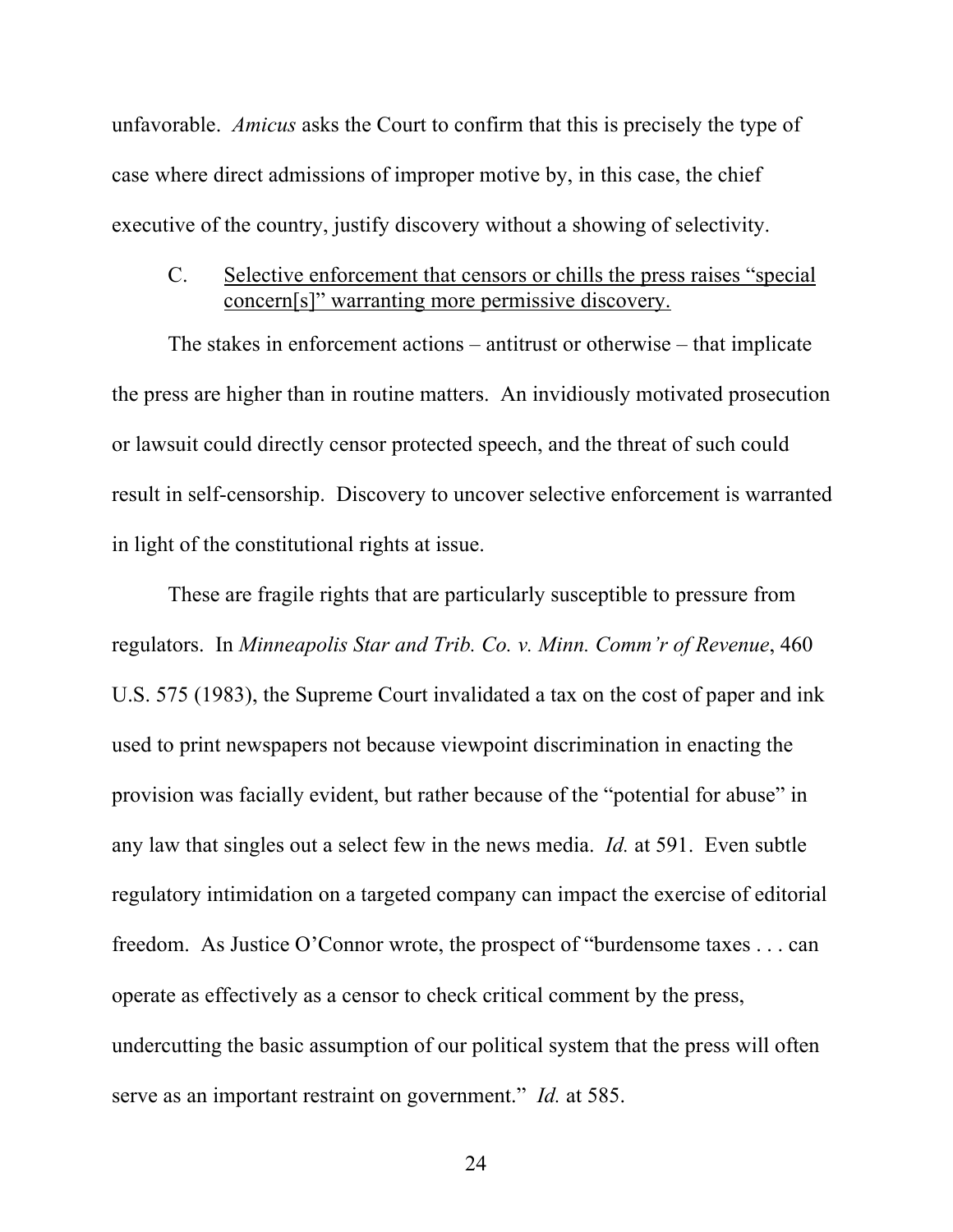Where the threat of regulatory retaliation is anything but subtle, and the desire to coerce favorable news coverage is well-documented, discovery into improper motive is more than warranted. *See Armstrong*, 517 U.S. at 480 (Stevens, J., dissenting) (arguing that some forms of selective enforcement are so dangerous that they present a "special concern" justifying limited discovery). Clarification from the Court on this point is essential.

## **IV. Presidents of both parties have misused the antitrust laws.**

Although the district court stated that it was difficult to "conceptualize" a selective enforcement defense in antitrust cases, history shows that the practical danger of selective antitrust enforcement is far from hypothetical. The cases below show that, not only is selective enforcement of the antitrust laws possible, it often happens quietly, in a way that would be hard to detect without discovery.

#### A. LBJ and the *Houston Chronicle.*

In early 1964, President Lyndon B. Johnson demanded and received a letter of fealty from the *Houston Chronicle*, for the entire time Johnson had his "capable hands on the reins of th[e] administration." Robert A. Caro, The Passage of Power 523-27 (2012). Upon receiving the letter, Johnson called the president of the *Chronicle*, John Jones, and exclaimed, "That thing signed this morning. . . . From here on out, we're partners." *Id.* at 527.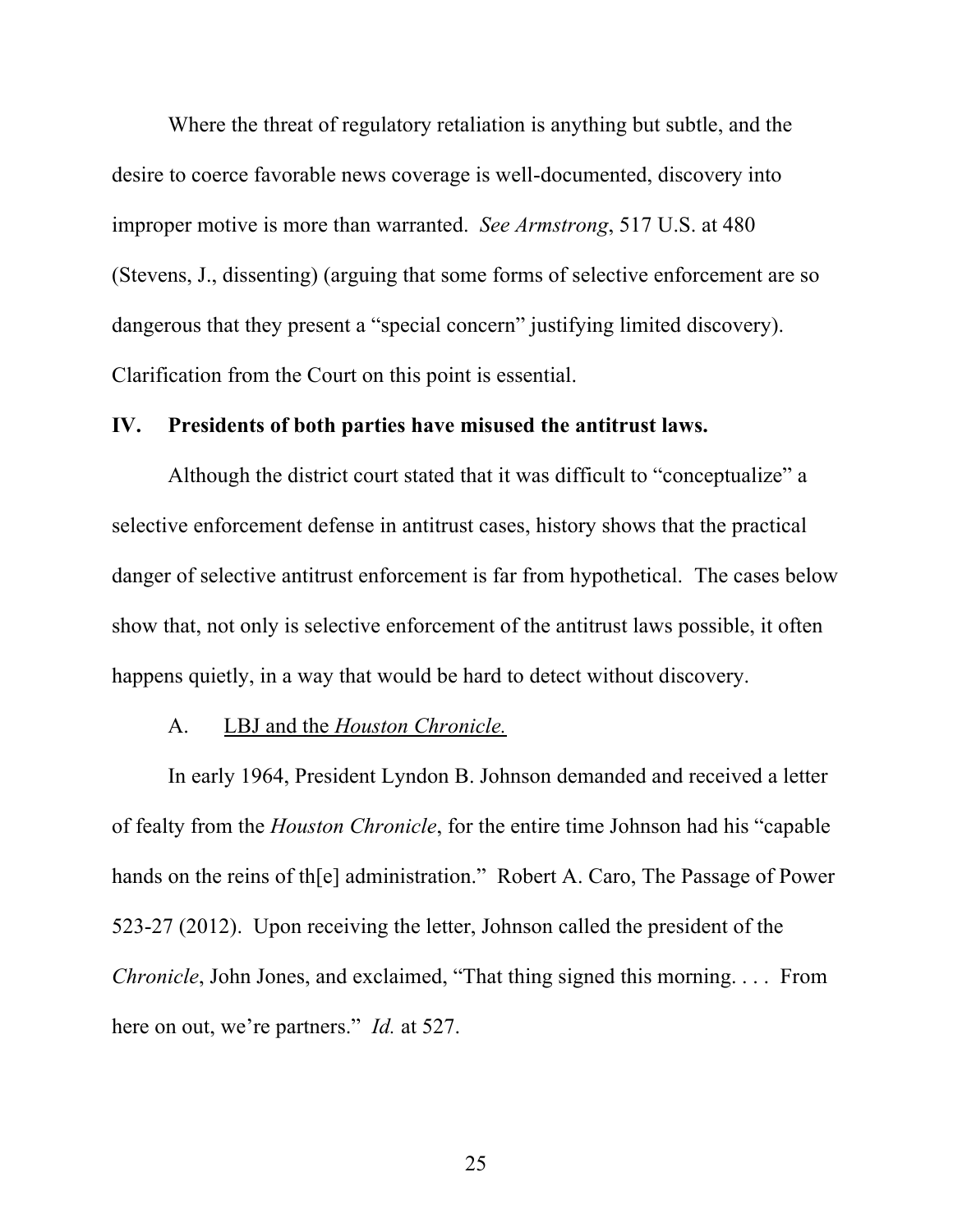That "thing" was Johnson's approval of the merger of the Texas National Bank with Houston's National Bank of Commerce, of which Mr. Jones was also the president. *Id.* at 523-24. The merger had faced intense opposition from both the Federal Reserve and the Justice Department on competition grounds, and only a presidential order could save it. *Id.* at 524. The deal was a success. The *Chronicle* endorsed LBJ in 1964. *Id.* at 527.

## B. Nixon and the "big three" primetime programming suit.

In 1971, President Nixon and his aides conspired to use the threat of a pending lawsuit against ABC, CBS, and NBC as a "sword of Damocles" to coerce better coverage from the networks. *See* Walter Pincus and George Lardner, Jr., *Nixon Hoped Antitrust Threat Would Sway Network Coverage*, Wash. Post, Dec. 1, 1997, https://perma.cc/C42R-HKN8.

Both President Nixon and aide Charles Colson were captured on the Nixon tapes in July 1971 discussing how the merits of the suit – concerning the monopolization of primetime programming – mattered less than the political "club" the pendency of the case gave the White House to "get [favorable coverage] out of the networks." *Id.* President Nixon can be heard on the tapes saying, "We don't give a goddam about the economic gain. Our game here is solely political...

. As far as screwing them is concerned, I'm very glad to do it." *Id.*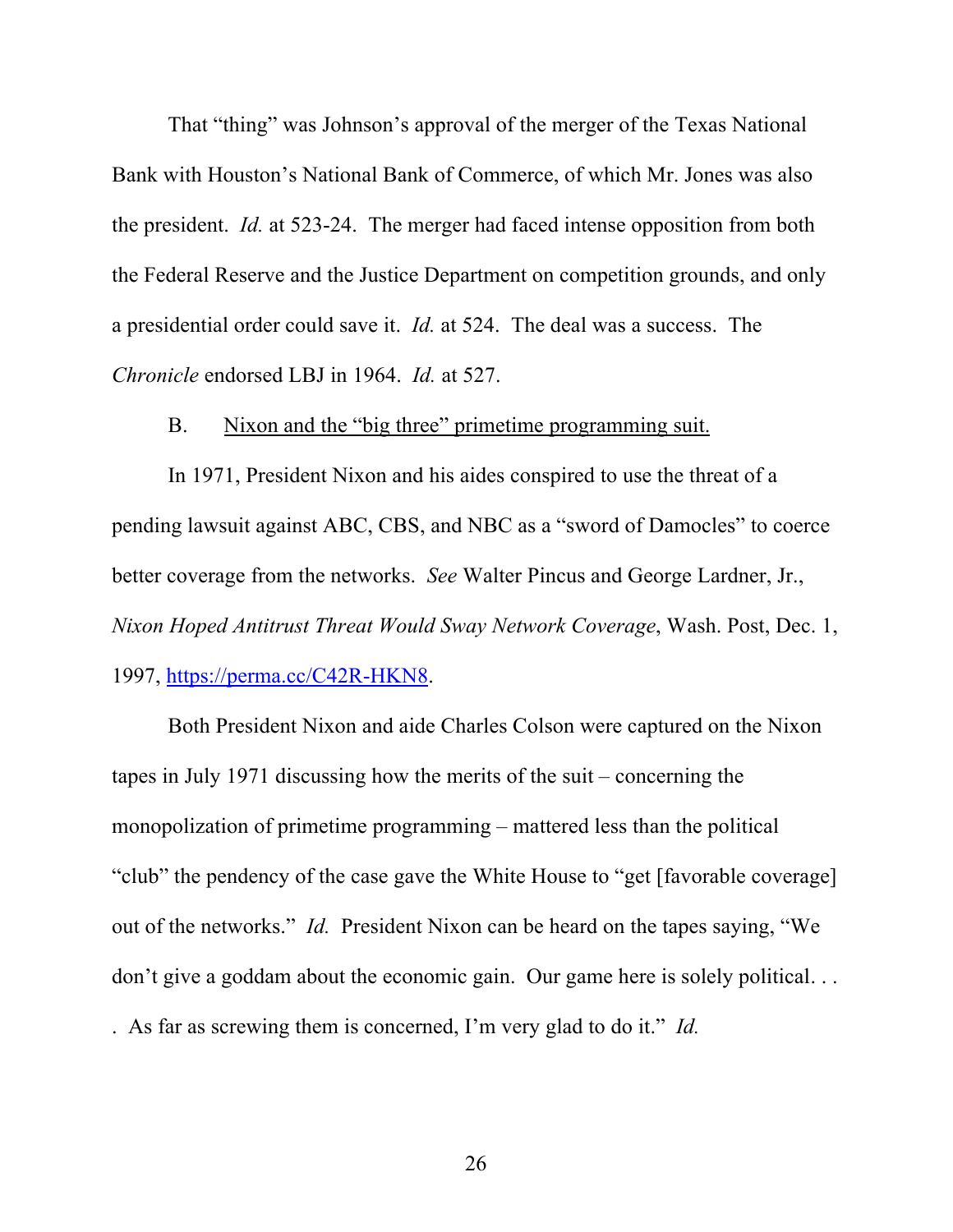The Justice Department would ultimately bring the suit in April 1972, but a federal district court dismissed the case in November 1974 without prejudice after the government refused to comply with discovery demands in support of the networks' political retaliation claims. *United States v. Nat'l Broad. Co. Inc.*, 65 F.R.D. 415, 421-42 (C.D. Cal. 1974). The cases were later revived under the Ford administration and resolved through individual settlements with each network.<sup>9</sup>

## **CONCLUSION**

Writing at the end of another existential era, Alexander Bickel noted that:

Those freedoms which are neither challenged nor defined are the most secure. In this sense . . . the American press was freer before it won its battle with the government in *New York Times Company v. United States* . . . than after its victory. Before June 15, 1971, through the troubles of 1798, through one civil and two world wars and other wars, there had never been an effort by the federal government to censor a newspaper by attempting to impose a prior restraint prior to publication, directly or in litigation. The *New York Times* won its case . . . but that

 $\overline{a}$ 

<sup>&</sup>lt;sup>9</sup> There is one other important antitrust abuse case from the Nixon administration. Nixon demanded that the attorney general drop a challenge to IT&T's acquisition of the Hartford Fire Insurance Company in exchange for a \$400,000 contribution to the 1972 Republican National Committee convention in San Diego. *See* E.W. Kenworthy, *The Extraordinary I.T.T. Affair*, N.Y. Times, Dec. 16, 1973, https://nyti.ms/2NvK763. Nixon's interference – in a strongly worded phone call – would not have come to light but for the Nixon tapes and the leak to the media of an IT&T memo referring to the bribe. *See* Roger Wilkins, *The Mass of Evidence and What it Portends*, N.Y. Times, July 21, 1974, http://nyti.ms/2NGzsWI (Nixon told Attorney General Kleindienst over the phone that "my order is to drop the God damn thing. Is that clear?").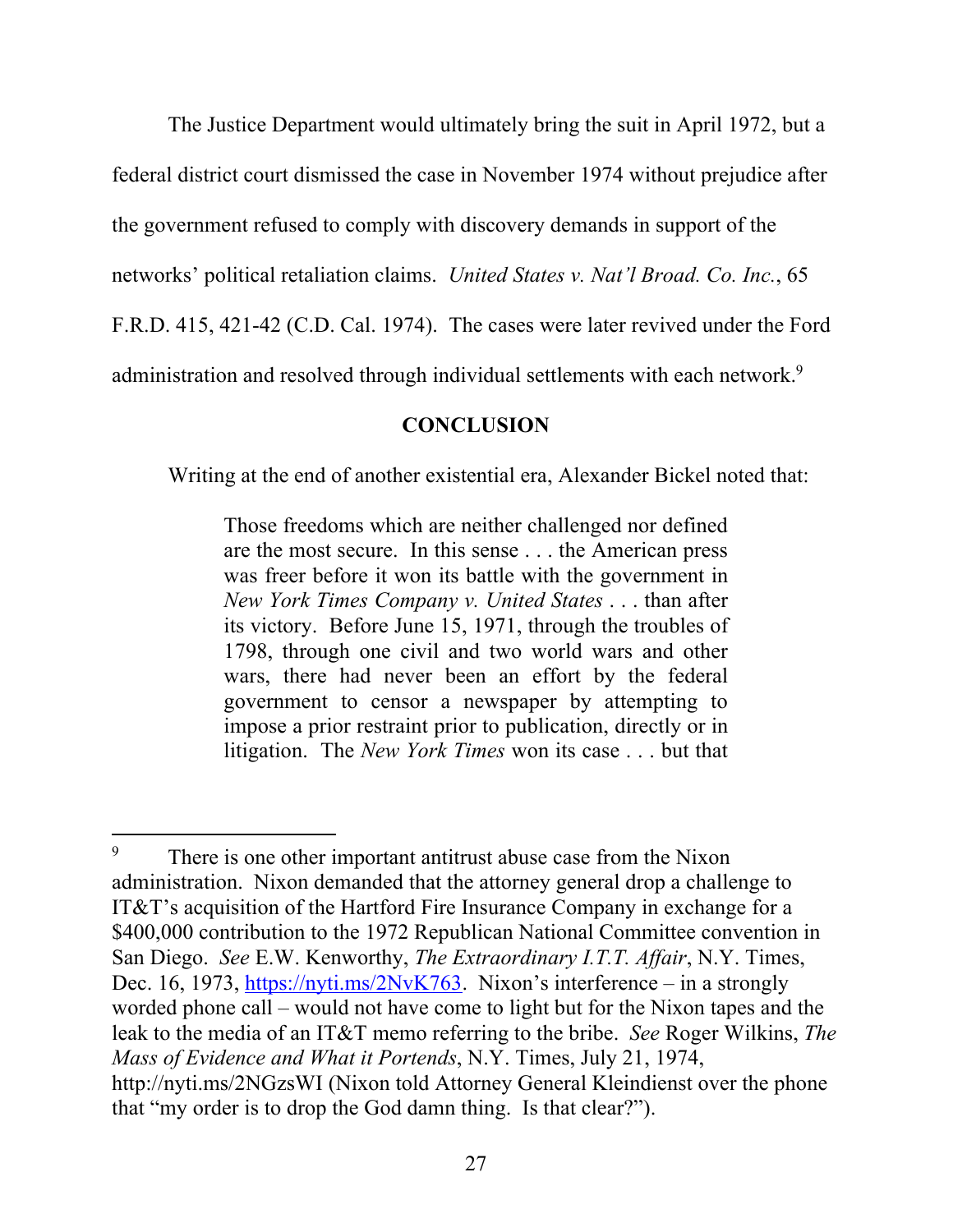spell was broken, and in a sense freedom was thus diminished.

Alexander Bickel, The Morality of Consent 60-61 (1975).

In Bickel's framing, we are living through another time of profound risk of diminished freedom for the American press. While the American public benefits from the significant protections for journalism and free expression in the courts, two bullying years of White House attacks on the media and a stream of threats from the chief executive to use regulatory proceedings to punish news reporting have broken a different kind of spell. It is only natural that to the judiciary the press now returns to clarify its rights. For all the reasons above, *amicus* urges the Court to confirm that when, as here, ample evidence exists of discriminatory motive – and of a conceded censorial appetite on the part of the executive branch – courts can order discovery to gauge the viability of a selective enforcement defense. Additionally, or alternatively, *amicus* asks the Court to confirm that "some evidence" of selectivity exists here, and that discovery was warranted under the plain terms of *Armstrong*.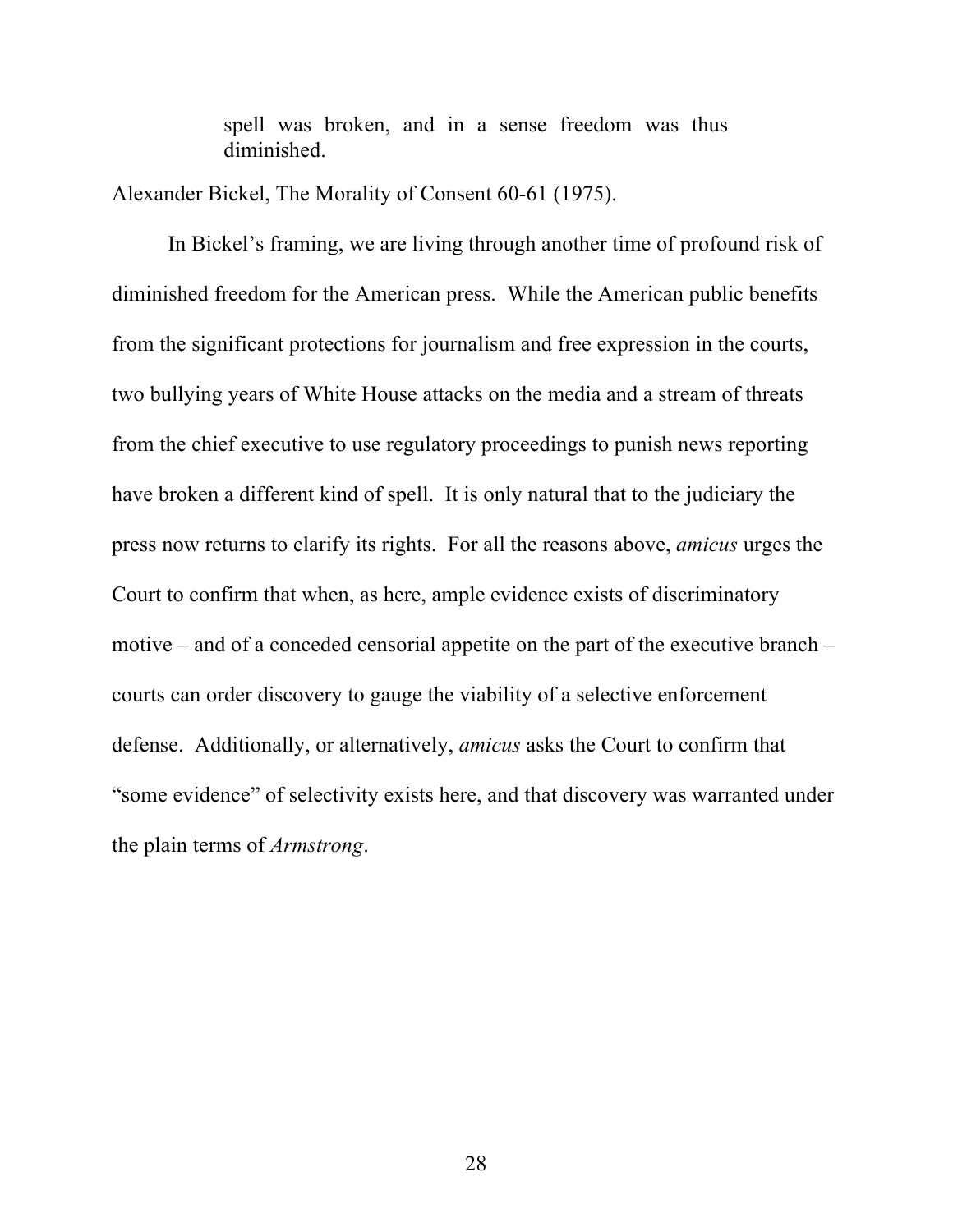Respectfully submitted,

/s/ Bruce D. Brown Bruce D. Brown, Esq. *Counsel of Record for Amicus Curiae* Katie Townsend, Esq. Gabriel Rottman, Esq. Caitlin Vogus, Esq.\* REPORTERS COMMITTEE FOR FREEDOM OF THE PRESS 1156 15th Street NW, Ste. 1250 Washington, D.C. 20005 (202) 795-9300 bbrown@rcfp.org \**Of Counsel*

Dated: September 27, 2018 Washington, D.C.